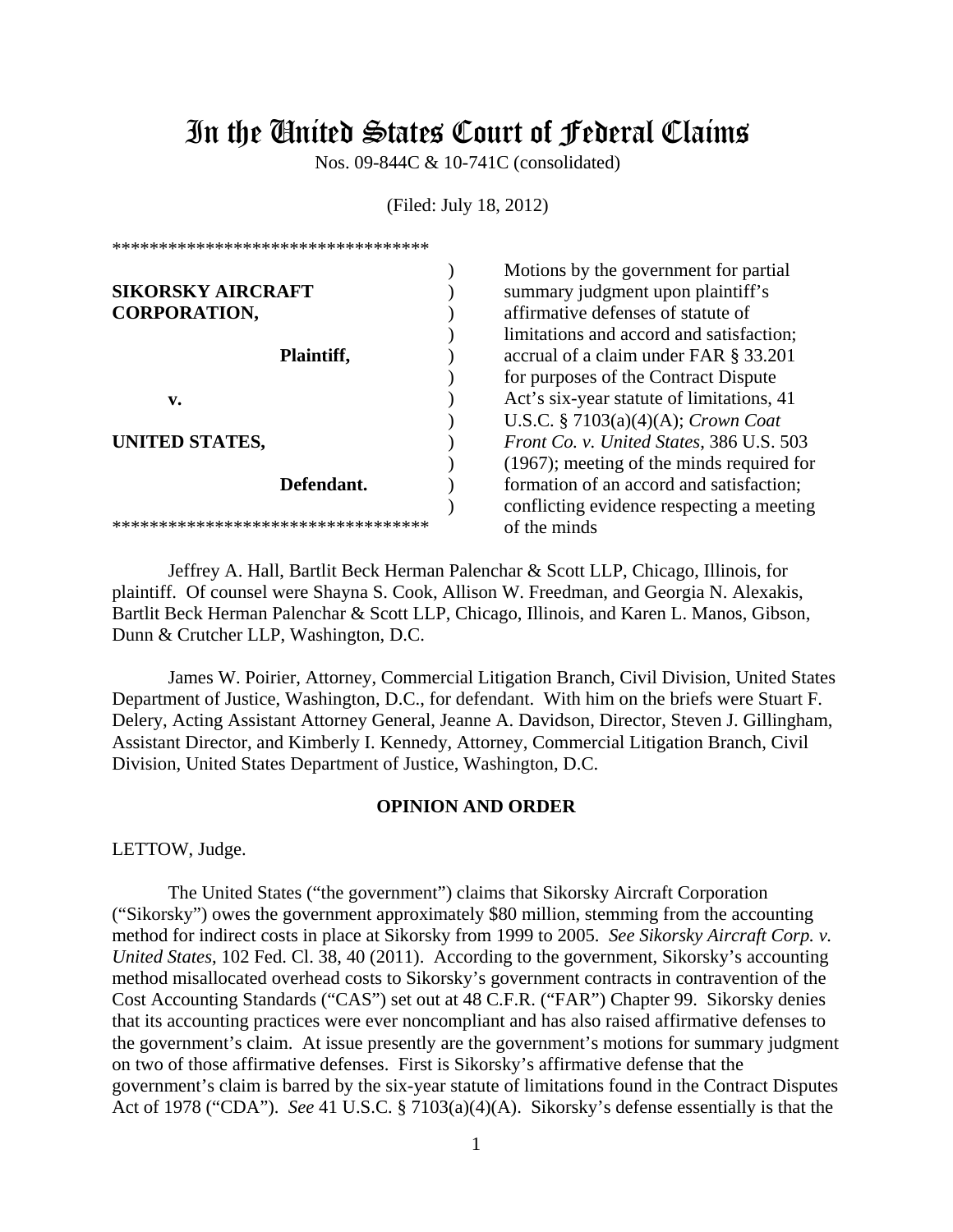government knew of the purported CAS violation by 1999, so its claim asserted in 2008 came too late. The government's motion contends that its claim did not accrue until either 2004, when the contracting officer monitoring Sikorsky received an audit showing a potential violation, or 2008, when the contracting officer completed all the administrative steps necessary before bringing the government's claim. The government's second motion relates to Sikorsky's affirmative defense that an earlier accord and satisfaction precludes the government's claim. According to this defense, in 2005 Sikorsky and the government's contracting officer struck a deal: Sikorsky agreed to change its accounting system in 2006, and the officer agreed not to pursue any possible noncompliance attributable to the system in place from 1999 to 2005. The government's motion contends that there was no such agreement, or if there was, that it did not extend to cost impacts prior to 2006. Both of the government's motions have been briefed and argued and are now ready for disposition.<sup>1</sup>

## **BACKGROUND**

## **I. The Legal Framework**

The government's motions rely on the statutes and regulations governing the initiation and resolution of contract disputes between the federal government and its contractors. In particular, the briefs respecting the motions address at length the provisions regulating the duties of federal contracting officers. Many of the events occurring prior to the present litigation, especially the actions of various government employees, become somewhat understandable when viewed as following — or not following, as the case may be — the processes set out by these statutes and regulations.

The overarching statute in the present dispute is the CDA, codified at 41 U.S.C. §§ 7101- 7109.2 Contractors and the government both can submit claims under the CDA. *See* 41 U.S.C. § 7103. Initially, a claim is presented to or by a contracting officer, who is obliged to render a written decision on the claim. 41 U.S.C.  $\S 7103(a)(1)$ , (3). A contractor may appeal a contracting officer's decision on a claim to the proper board of contract of appeals within 90 days, or, as was done here, bring an action in this court within one year. *Id.* § 7104; *see also* 28 U.S.C. § 1491(a)(2).<sup>3</sup> Concomitantly, if a contractor or the government fails to obtain a

<sup>2</sup>The Contract Disputes Act was recently recodified at 41 U.S.C.  $\S$ § 7101-7109, replacing 41 U.S.C. §§ 601-613. *See* Act of Jan. 4, 2011, Pub. L. No. 111-350, sec. 3, §§ 7101-7109, sec. 7(b), 124 Stat. 3677, 3816-26, 3860.

 $3$ The pertinent portion of the Tucker Act as amended provides that:

 The Court of Federal Claims shall have jurisdiction to render judgment upon any claim by or against, or dispute with, a contractor arising under section 7104(b)(1) of title 41, including a dispute concerning termination of a contract, rights in tangible or intangible property, compliance with

<sup>&</sup>lt;u>1</u> <sup>1</sup>The motions were submitted in anticipation of a trial scheduled to commence on October 22, 2012, relating to factual issues attendant to application of the CAS. *See Sikorsky*, 102 Fed. Cl. at 58-60.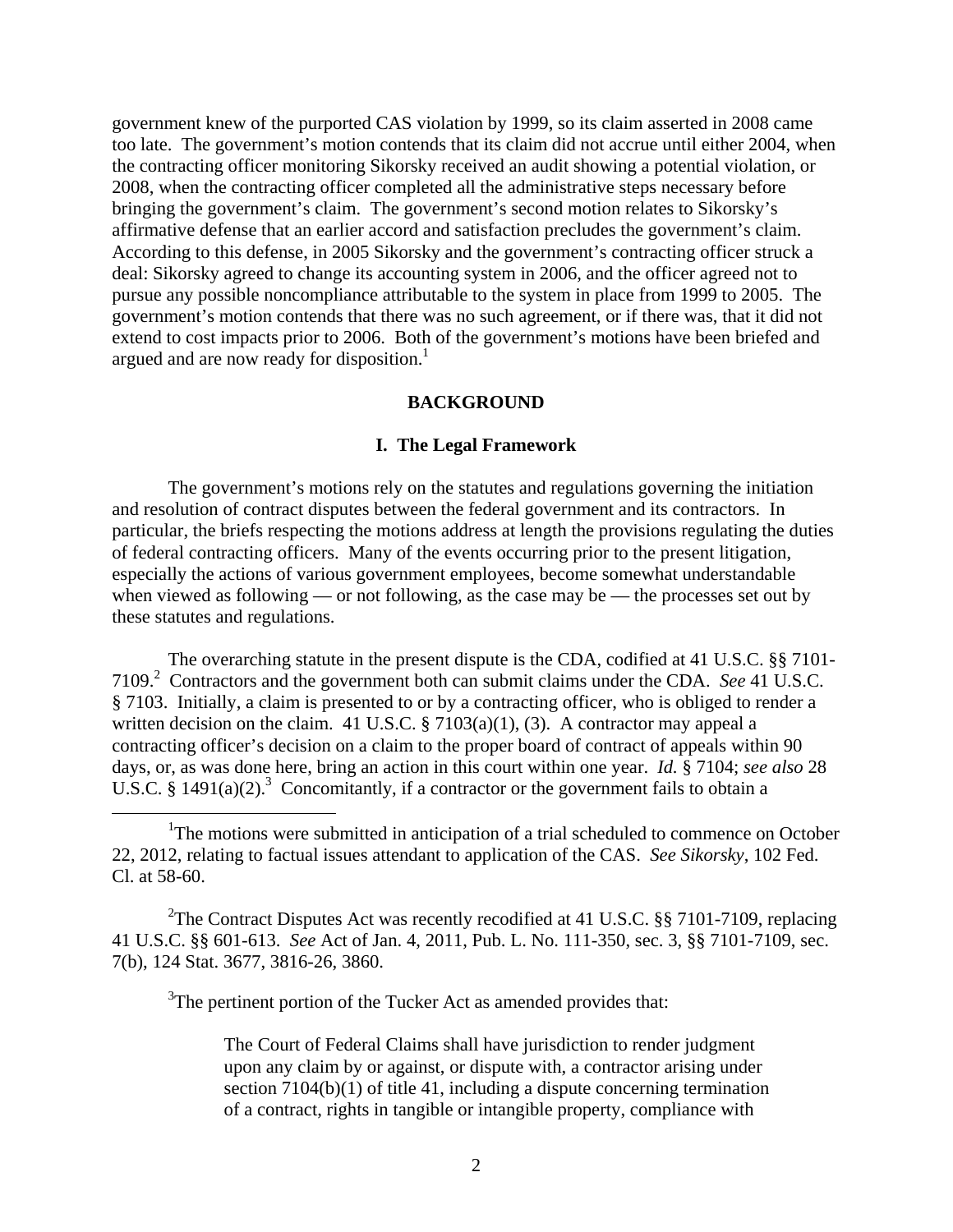contracting officer's written decision, then this court is without jurisdiction to hear the underlying claim. *See Raytheon Co. v. United States*, \_\_ Fed. Cl. \_\_, \_\_, 2012 WL 2878605, at \*48, \*59-60 (July 16, 2012).

Crucially, the CDA sets out a statute of limitations for the initial submission of a claim. "Each claim by a contractor against the [f]ederal [g]overnment relating to a contract and each claim by the [f]ederal [g]overnment against a contractor relating to a contract shall be submitted within 6 years after the accrual of the claim." 41 U.S.C.  $\S 7103(a)(4)(A)$ . The CDA itself does not define "accrual," but it is defined in the FAR, Chapter 1, Part 33. *See Raytheon Co. v. United States*, \_\_ Fed. Cl. \_\_, \_\_, 2012 WL 1072294, at \*3 (Apr. 2, 2012); *cf. H.L. Smith, Inc. v. Dalton*, 49 F.3d 1563, 1564 (Fed. Cir. 1995). According to the regulation:

*Accrual of a claim* means the date when all events, that fix the alleged liability of either the [g]overnment or the contractor and permit assertion of the claim, were known or should have been known. For liability to be fixed, some injury must have occurred. However, monetary damages need not have been incurred.

## FAR § 33.201.

 $\overline{a}$ 

 FAR Part 33 also sets out the general procedures the government must follow when a potential claim has accrued. "[C]ontracting officers are authorized, within any specific limitations of their warrants, to decide or resolve all claims arising under or relating to a contract subject to the [CDA]." FAR § 33.210. "The [g]overnment's policy is to try to resolve all contractual issues in controversy by mutual agreement at the contracting officer's level. Reasonable efforts should be made to resolve controversies prior to the submission of a claim." FAR § 33.204. However, if a claim by or against a contractor is submitted and it "cannot be satisfied or settled by mutual agreement[,]  $\ldots$  a decision [by the contracting officer] on the claim is necessary." FAR § 33.211(a). In accord with the CDA's statute of limitations, "[t]he contracting officer shall issue a written decision on any [g]overnment claim initiated against a contractor within 6 years after accrual of the claim, unless the contracting parties agreed to a shorter time period." FAR § 33.206(a).

FAR Part 30 establishes procedures to be followed in the administration of contracts subject to the  $CAS<sup>4</sup>$  First, for such contracts, the contractor must submit a "Disclosure"

> cost accounting standards, and other nonmonetary disputes on which a decision of the contracting officer has been issued under section 6 of th[e Contracts Disputes] Act[, codified at 41 U.S.C. § 7103].

# 28 U.S.C. § 1491(a)(2) (last sentence).

<sup>4</sup>The Cost Accounting Standards, codified at FAR Chapter 99, Subchapter B, Part 9904, are "designed to achieve uniformity and constancy in the cost-accounting principles followed by defense contractors and subcontractors under [f]ederal contracts." *Allegheny Teledyne Inc. v. United States*, 316 F.3d 1366, 1370 (Fed. Cir. 2003). In essence, the standards determine what contractor costs may be allocated to government contracts, and how those costs should be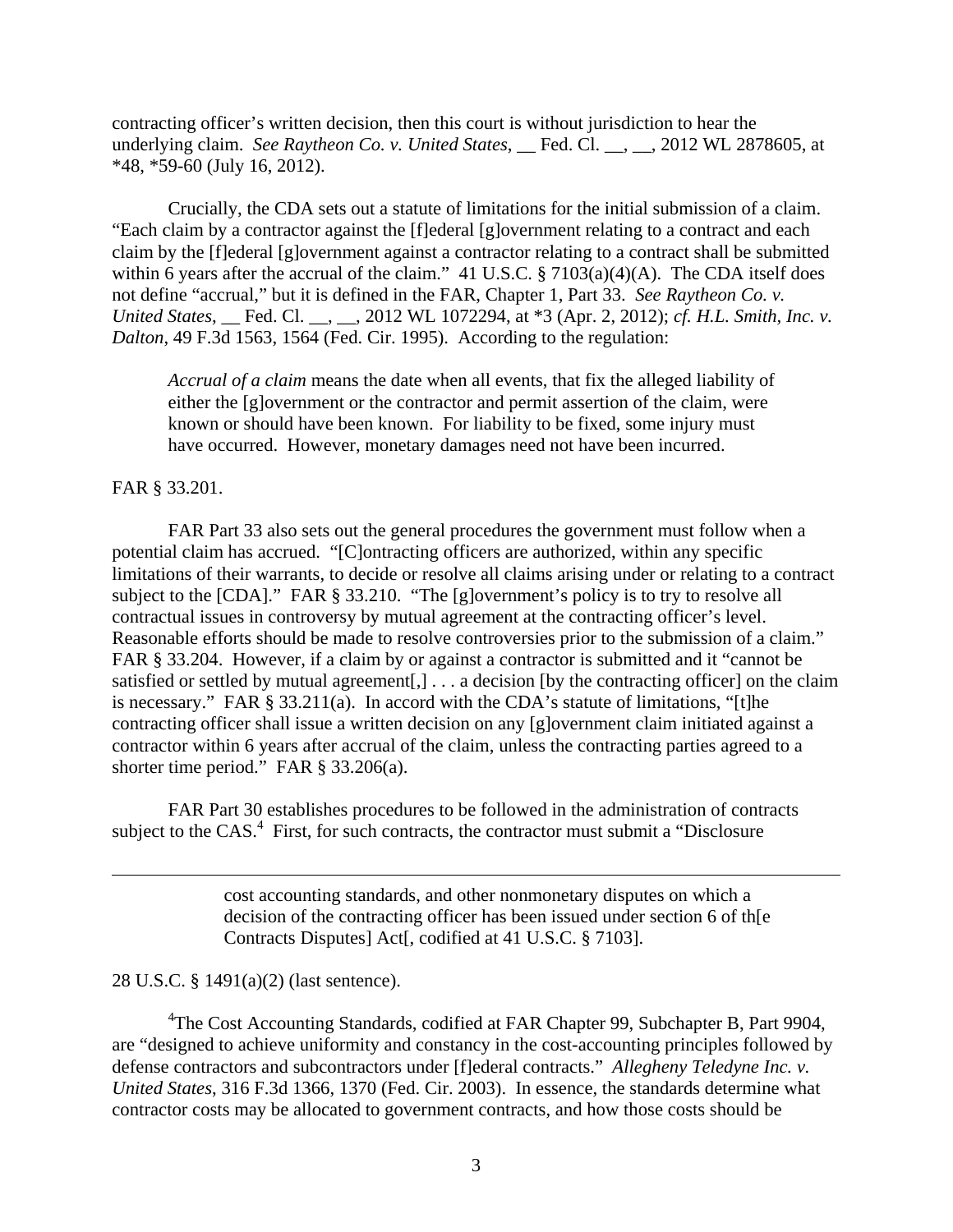Statement," which is "a written description of a contractor's cost accounting practices and procedures." FAR § 9903.202-1(a) (incorporated by FAR § 30.202-1); *see also* FAR § 52.230- 2(a)(1). An updated Disclosure Statement must also be submitted when "extensive changes require it." FAR § 9903.202-3 (incorporated by FAR § 30.202-3); *see also* FAR § 52.230-6(b).5 A copy of the Disclosure Statement must be submitted to the cognizant federal auditor and to the cognizant federal agency official ("CFAO") administering the CAS respecting the contractor's CAS-covered contract or contracts. FAR § 9903.202-5(b) (incorporated by FAR § 30.202-5); *see* FAR § 30.001. "The cognizant auditor is responsible for conducting reviews of Disclosure Statements for adequacy and compliance," FAR § 30.202-6(c), and "[t]he CFAO is responsible for issuing determinations of adequacy and compliance of the Disclosure Statement," FAR § 30.206-6(d). A Disclosure Statement is first reviewed for adequacy and then for compliance. The auditor "[c]onduct[s] a detailed compliance review to ascertain whether or not the disclosed practices comply with [the CAS and] . . . [a]dvise[s] the CFAO of the results." FAR § 30.202- 7(b)(1)(i)-(ii). Based on this advisement, the CFAO "make[s] a determination of compliance or take[s] action regarding a report of alleged noncompliance in accordance with [FAR §] 30.605(b)." FAR § 30.202-7(b)(2).

In the case of an alleged noncompliance, the CFAO's actions involve several steps. First, "[w]ithin 15 days of receiving a report of alleged noncompliance from the auditor, the CFAO shall . . . [n]otify the auditor that the CFAO disagrees . . . [or] [i]ssue a notice of potential noncompliance to the contractor." FAR § 30.605(b)(1). If a notice is issued, the contractor has 60 days to respond. FAR § 30.605(b)(2). After this time has elapsed, and in light of any response sent by the contractor, the CFAO then must "[m]ake a determination of compliance or noncompliance" and notify the contractor. FAR § 30.605(b)(3).

This compliance determination leads to one of three further procedures. If the practice is determined to be compliant, no further action is required. Similarly, if the practice is determined to be noncompliant but has no appreciable effect on the underlying contracts — that is, "the cost impact is immaterial" — then little action is required. FAR § 30.605(b)(4). The CFAO simply urges the contractor to change the noncompliant practice and warns that if the contractor does not, then "the [g]overnment reserves the right to make appropriate contract adjustments should the noncompliance become material in the future." FAR  $\S 30.605(b)(4)(i)(B)$ .

If the noncompliance is determined to be material, however, then more steps must be followed. Initially, within 60 days of the notice of noncompliance, the contractor must submit "a description of any cost accounting practice change needed to correct [the] noncompliance." FAR

allocated. The aim of the standards is to allow a contractor to charge to government contracts only those costs of doing business that should be fairly attributed to the performance of those contracts. *See generally* Darrell J. Oyer, *Accounting for Government Contracts — Cost Accounting Standards*, § 1.01 to .05 (2010). At issue ultimately in this case is Sikorsky's compliance with CAS 418, codified at FAR §§ 9904.418-10 to 9904.418-63. *See Sikorsky*, 102 Fed. Cl. 48-58.

1

 $5$ Such changes, unless deemed desirable to the government, must also be accompanied by a general dollar-magnitude proposal, *i.e.*, a cost-impact proposal, estimating the difference in costs to the government caused by the change. FAR  $\S 30.604(b)(1)(i)$ .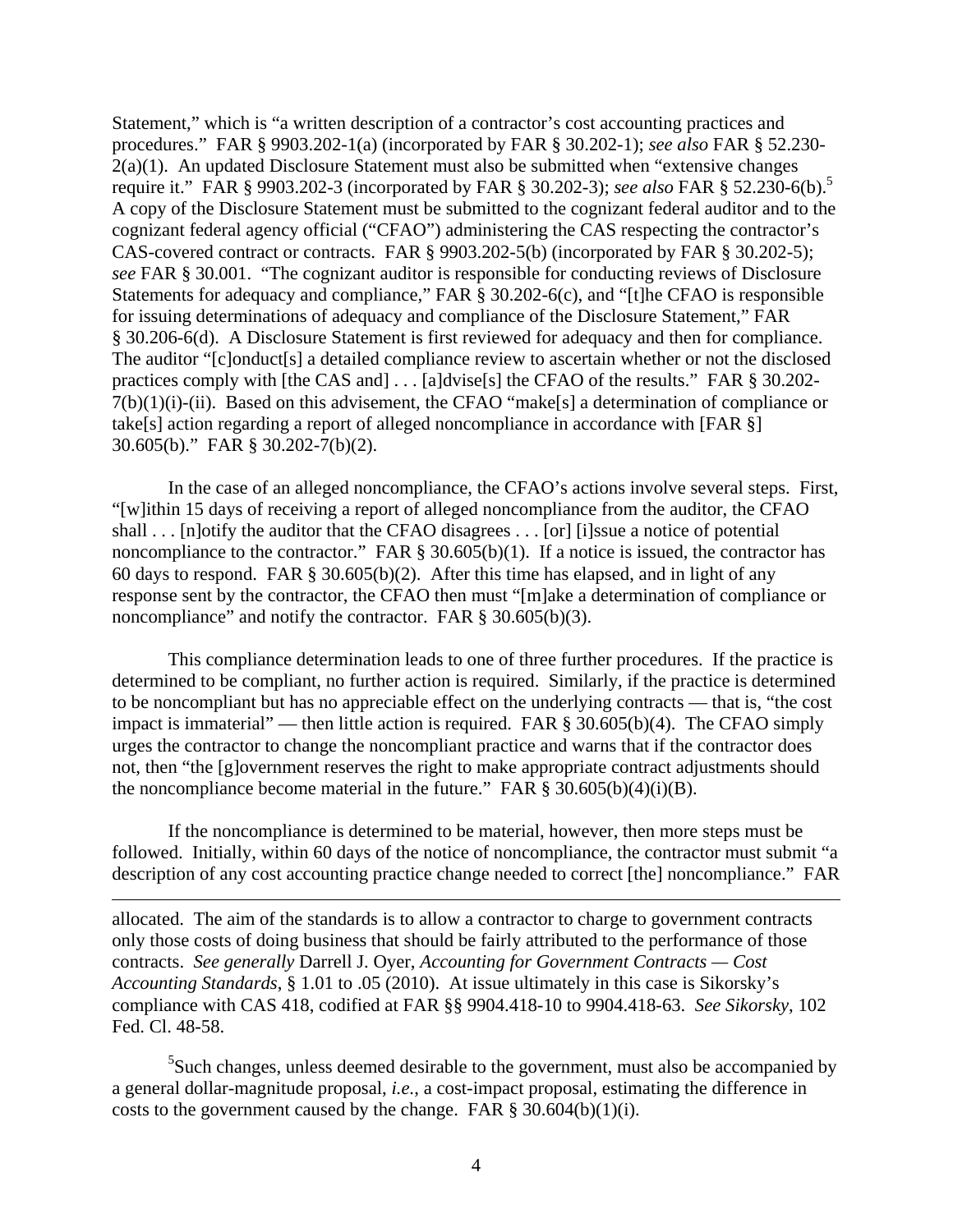§ 30.605(c)(1); *see also* FAR § 52.230-6(b)(4)(ii). Provided the change itself is deemed adequate and compliant, the CFAO must then take action to resolve any money potentially owed the government under the past, noncompliant accounting practice. The CFAO first must ask the contractor for a "general dollar magnitude" or "[d]etailed cost-impact" proposal. FAR § 30.605(c)(2)(i)(B), (d), (f); *see also* FAR § 52.230-6(c)(1)-(2). Such a proposal is meant to estimate the cost impact of the noncompliance, that is, "the total increase or decrease in contract and subcontract prices and cost accumulations." FAR § 30.605(d)(2)(iii); *see* FAR § 30.605(d)(4). If the contractor fails to submit a cost-impact proposal, then the CFAO may estimate the cost impact himself and either withhold payments under the disputed contracts or "[i]ssue a final decision . . . and unilaterally adjust the contract(s)." FAR  $\S$  30.604(i); FAR § 30.605(i); *see also* FAR § 52.230-6(j). If, instead, the contractor does submit a cost-impact proposal, then either of two further actions is required. If the cost impact is shown to be immaterial, then no money is owed and the government reserves the right to make future adjustments if the noncompliance becomes material. FAR § 30.605(e) (referencing FAR 30.605(b)(4)). If the cost impact proves to be material, however, then the CFAO must "[n]egotiate and resolve the cost impact." FAR § 30.605(e)(1); *see* FAR § 30.606(a)(1), (b)(1). If the CFAO and the contractor do not agree "on the amount of the cost impact or the contract adjustments," then the CFAO must "issue a final decision . . . and unilaterally adjust the contract(s)." FAR  $\S 30.606(c)(6)(ii)$ .

In addition to FAR Parts 30 and 33, FAR § 52.230 plays a role in CAS administration. FAR § 52.230 consists of contract clauses incorporated into CAS-covered contracts. *See* FAR § 30.201-4. These clauses essentially mirror some of the procedures found at FAR Part 30 by obligating the contractor to comply with the government's requirements and requests made pursuant to its authority under FAR Part 30. Those contractual obligations include the requirements to submit a Disclosure Statement, FAR § 52.230-2(a)(1), to correct a practice found noncompliant, FAR § 52.230-6(b)(4), and to submit a cost-impact estimate when asked by the CFAO, FAR § 52.230-6(c). FAR § 52.230 also contains clauses confirming that a dispute over CAS compliance is a dispute under the CDA, FAR § 52.230-2(b); *see also Raytheon*, \_\_ Fed. Cl. at \_\_, 2012 WL 2878605, at \*48 ("A government claim for an equitable adjustment under FAR [§] 52.230-2 is subject to the CDA."), and that the government may issue a final decision if a contractor fails to submit timely a cost-impact proposal related to a noncompliance, FAR § 52.230-6(j).

## **II. The Facts**

The government contends that no material facts exist to substantiate Sikorsky's statuteof-limitations and accord-and-satisfaction affirmative defenses. The statute-of-limitations defense depends in large part on events that occurred in 1999. The question is whether those events, which related to Sikorsky's accounting change effective at the beginning of that year, and the government's first audit of that change, provided notice to the government of a potential claim. In contrast, the accord-and-satisfaction defense depends in large part on events that occurred in 2004. In 2004, the government audited Sikorsky's accounting change a second time, and the question is whether the negotiations that followed between Sikorsky and the government resolved any potential government claim.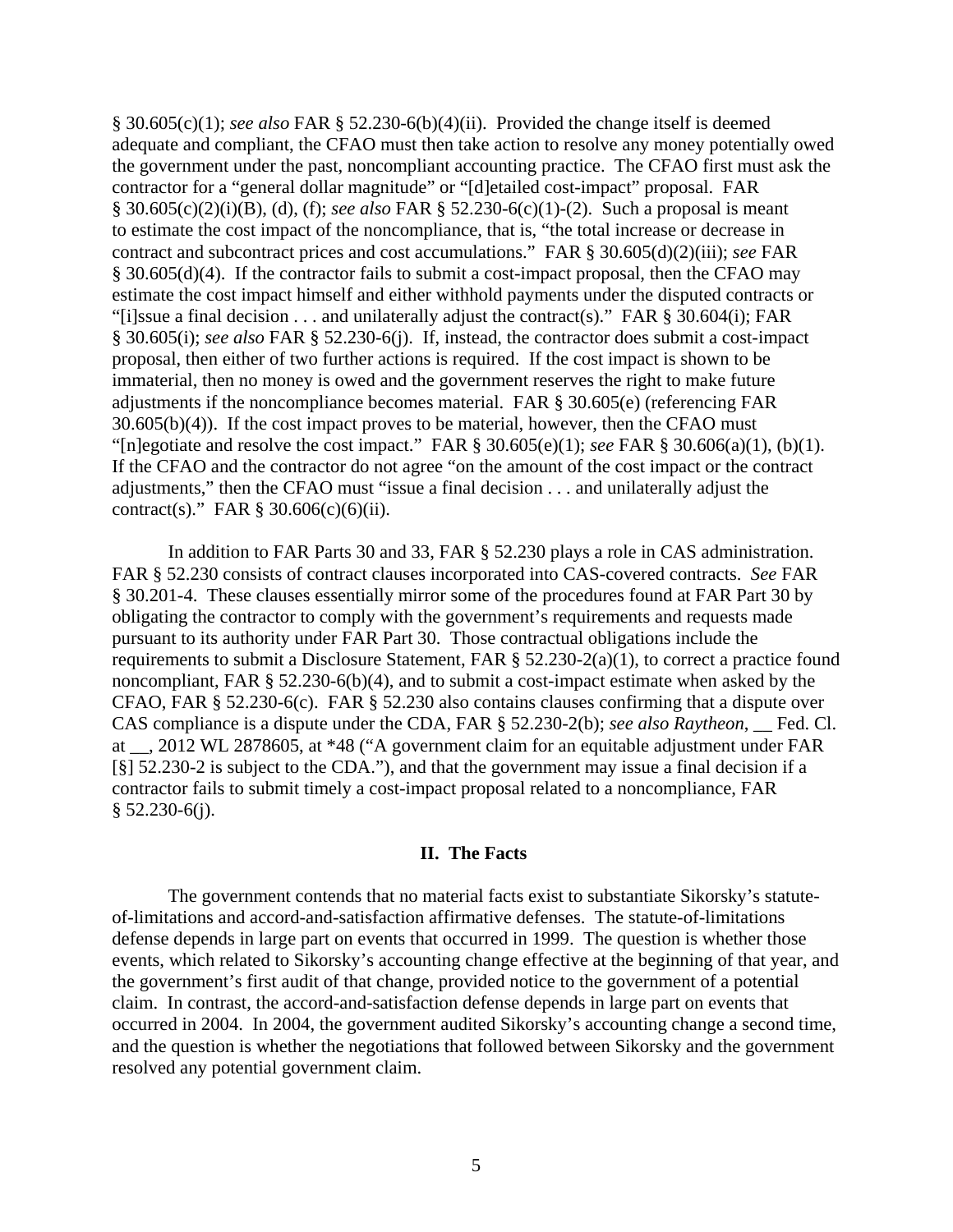### A. *The 1999 Accounting Change, Audit, and Review*

 On August 13, 1998, Sikorsky submitted a revised cost-accounting Disclosure Statement to Joan R. Sherwood, its Corporate Administrative Contracting Officer ("CACO").<sup>6</sup> See Def.'s Mot. for Summary Judgment upon the Affirmative Defense Based upon the Statute of Limitations ("Def.'s Mot. for Judgment on Limitations Defense") App. at 1-2. The changes disclosed would take effect on January 1, 1999. *Id.* App. at 2. Sikorsky did not provide a costimpact proposal with its Disclosure Statement, stating that one would be provided separately. *Id.* The Disclosure Statement was reviewed for adequacy and compliance by the Defense Contract Audit Agency ("DCAA"), including Robert Boyer, a technical specialist, and A. J. O'Falt, the resident auditor. The Disclosure Statement soon passed adequacy review. *See id.* App. at 38-43.

The compliance review was less swift. According to handwritten notes by Mr. Boyer, on February 4, 1999 a meeting was held regarding the cost impact of Sikorsky's accounting change. *See* Pl.'s Opp'n to Def.'s Mot. for Judgment on Limitations Defense ("Pl.'s Opp'n to Judgment on Limitations Defense") Ex. E, at 1. The notes state that present at the meeting were Sikorsky representatives, DCAA officials including Messrs. Boyer and O'Falt, and the CACO, Ms. Sherwood. *Id.* Mr. Boyer wrote that the cost impact of the accounting change appeared to be \$11.8 million in 2001 and \$54.1 million in 2008, and that he "emphasized that total cost-impact 1999-2003 per [Sikorsky] is \$140 million increased costs for the [government]." *Id.* Ex. E, at 3. Mr. Boyer also wrote, "Auditor showed these figures to [C]ACO at meeting." *Id.* 

On April 22, 1999, DCAA submitted to Sikorsky a draft audit of the revised Disclosure Statement. Def.'s Mot. for Judgment on Limitations Defense App. at 44. The draft audit found that Sikorsky's revised accounting practice was "in noncompliance with CAS 418," *id.* App. at 46, resulting in costs to the government of approximately \$5 million in 2001 and \$32 million in 2008, *id.* App. at 48; *see also* Pl.'s Opp'n to Judgment on Limitations Defense Ex. B (Dep. of Robert Boyer (July 20, 2011)), at 185:15 to 186:4.

Sikorsky responded to the draft audit on June 28, 1999. Def.'s Mot. for Judgment on Limitations Defense App. at 62-63. Sikorsky wrote that its accounting change would have resulted in an increased cost to the government of approximately \$1.7 million in 1998. *Id.* App. at 62. Sikorsky also wrote, "As discussed during our last meeting, it is recommended that during the latter part of this year we reassess the [accounting change] to determine the extent of the impact on future years. We will then make a determination regarding future impacts." *Id.* App. at 63.

On July 22, 1999, DCAA issued its final audit and a supplemental audit of Sikorsky's accounting change. The audit concluded:

 $\begin{array}{c|c}\n\hline\n\end{array}$ <sup>6</sup>The FAR and the parties' documents variously refer to the "contracting officer," the "CACO," the Divisional Administrative Contracting Officer ("DACO"), the Administrative Contracting Officer ("ACO"), and the "CFAO." These titular distinctions make no difference for purposes of this opinion, as all refer to the same responsible government officer.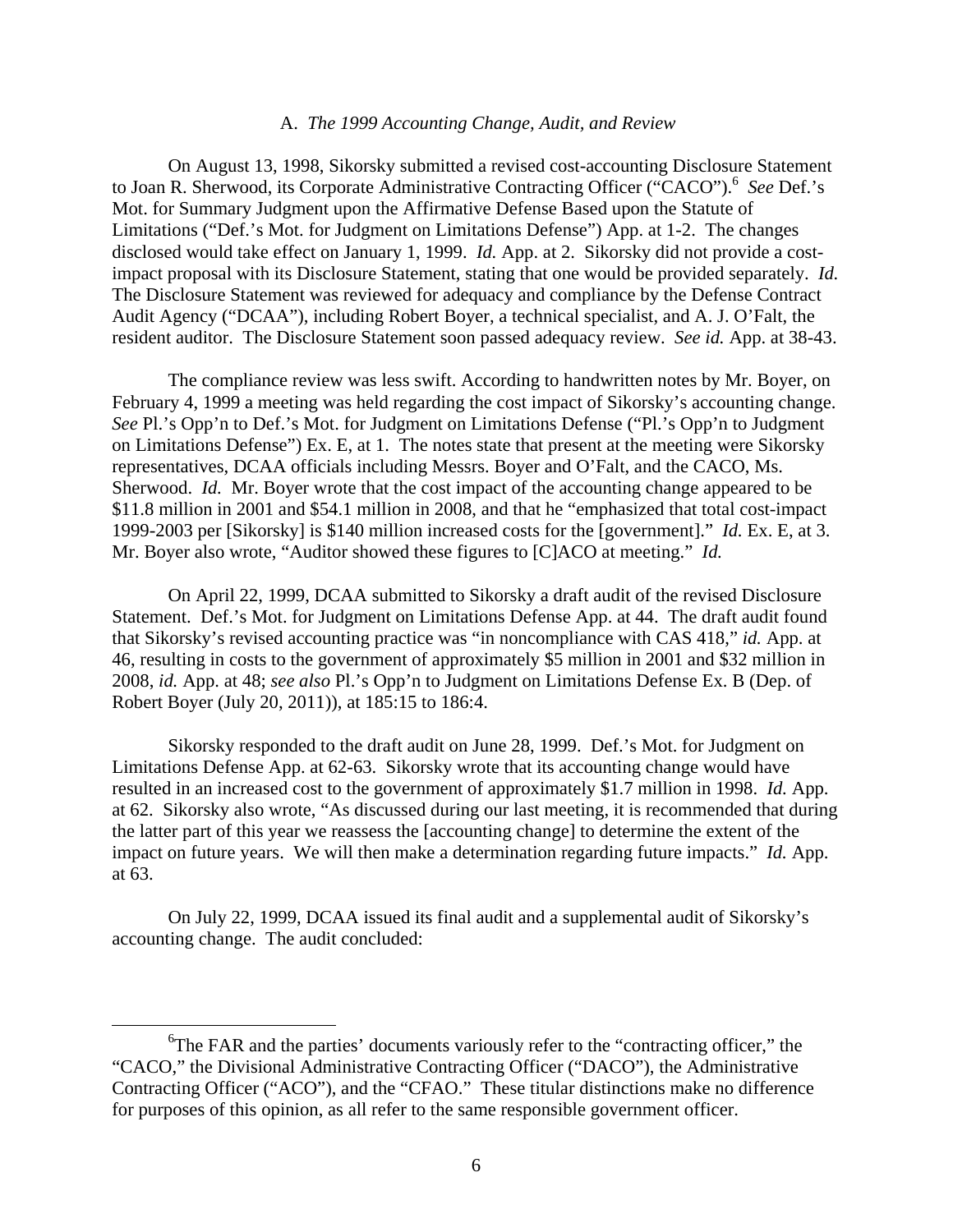Our audit procedures disclosed no instances [of] noncompliance with CAS 418. However, instances of noncompliance not detected during this audit may be discovered during our continuous audit of the contractor's cost accounting practices.

This opinion is primarily based on the fact that there is no material impact on CAS covered contracts for CY[, *i.e.*, calendar year] 1999 due to the  $[acounting]$  change  $\dots$ .

. . . DCAA and the contractor have agreed to reassess the impact of this change on future years during the last half of CY 1999. The future production of RAH-66 Commanche [sic] and S-92 helicopters coupled with Sikorsky's announced and unannounced restructuring plans may alter our opinion regarding the present immateriality of this change on CAS covered contracts.

We accordingly recommend that you [Ms. Sherwood] notify Sikorsky that our opinion regarding its compliance with CAS 418 is based on the fact that its above-described cost accounting change does not at this time result in a material impact on CAS covered contracts. Further, should there be a shift due to the type or mix of future business or restructuring, we reserve the right to reopen this issue.

Def.'s Mot. for Judgment on Limitations Defense App. at 67; *see also id.* App. at 83. Accordingly, Ms. Sherwood determined that the revised Disclosure Statement was "both adequate and compliant with the caveat that a condition that could result in a potentially material CAS 418 noncompliance will be continually monitored and may require redress in the future." *Id.* App. at 64. Ms. Sherwood also requested that Sikorsky submit a cost-impact proposal within 60 days. *Id.* 

 On February 23, 2000, Sikorsky submitted its cost impact proposal to Ms. Sherwood. The proposal reported a net benefit to the government of \$2.35 million through 2003. Def.'s Mot. for Judgment on Limitations Defense App. at 98-99. The proposal was revised by Sikorsky on September 15, 2000, with a slightly decreased net benefit to the government of \$2.34 million through 2003. *Id.* App. at 115. The documentary record before the court does not indicate what action, if any, Ms. Sherwood took in response to Sikorsky's proposal.

B. *The 2004 Audit and Alleged Agreement* 

 On June 20, 2001, Mr. Edward Weisman replaced Ms. Sherwood as the government's CACO for Sikorsky. Def.'s Mot. for Judgment on Limitations Defense App. at 155. A little over a year later, on August 22, 2002, DCAA began preparing a second compliance review of Sikorsky's accounting change. Pl.'s Opp'n to Judgment on Limitations Defense Ex. K, at 1. The second audit took an inordinate two years and two months to complete and was finally issued on October 29, 2004. Def.'s Mot. for Judgment on Limitations Defense App. at 132. The audit found that Sikorsky's changed accounting practice was "in potential noncompliance" with CAS 418, *id.* App. at 133, noting that a fully compliant accounting practice could "result in an] allocation [to government contracts that] may be materially different," *id.* App. at 139. The audit did not ascertain the materiality of the potential noncompliance because "it would be difficult or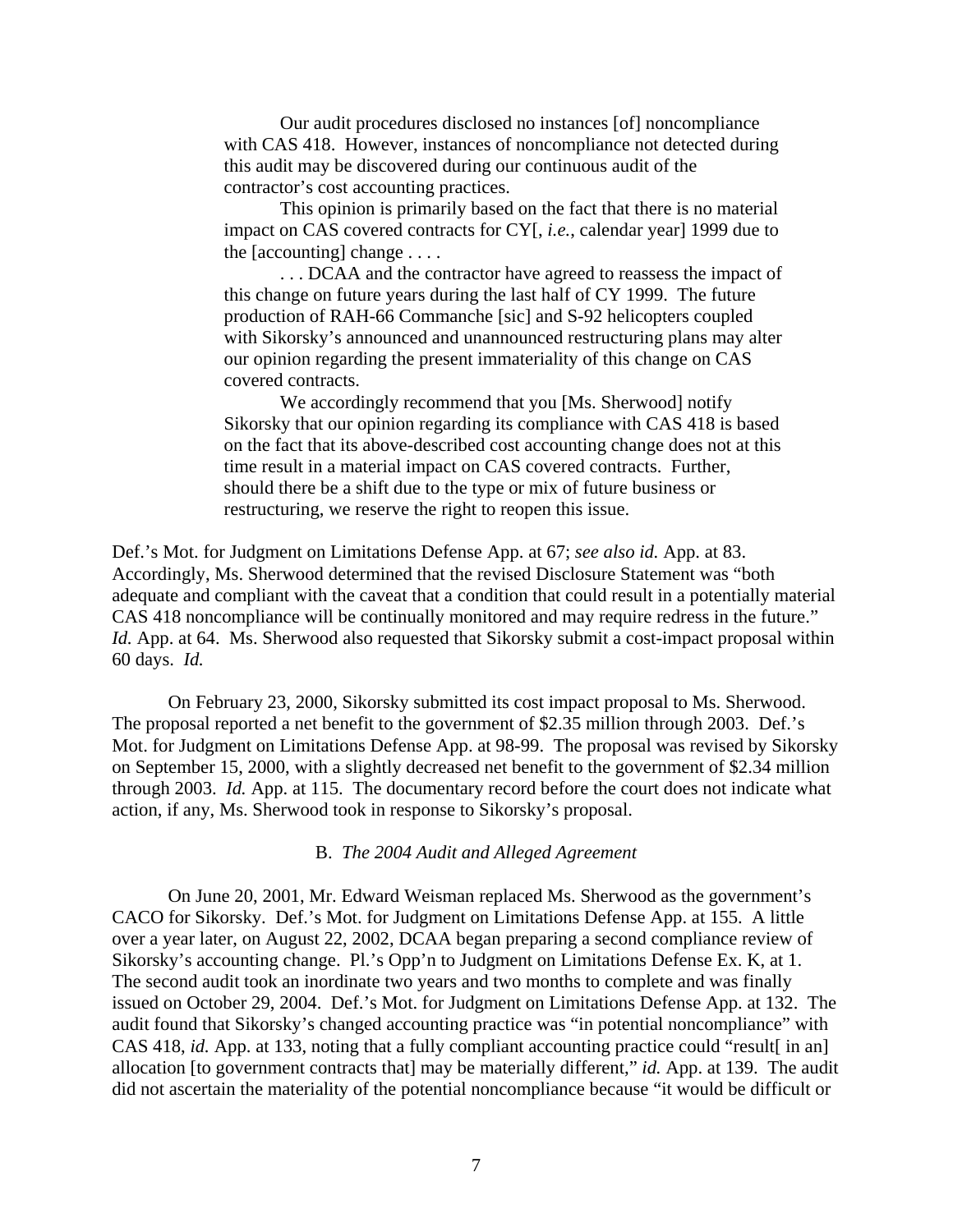nearly impossible for the auditor to determine" certain aspects of Sikorsky's costs. *Id.* App. at 144; *see also id.* App. at 142 (citing *AiResearch Mfg. Co.*, ASBCA No. 20998, 76-2 BCA ¶ 12,150, 1976 WL 2047, (holding that the ASBCA has jurisdiction over a CAS noncompliance claim, despite the government's omission of a cost-impact estimate, when the contractor's noncompliant accounting is the very reason a cost impact cannot be estimated)).

Sikorsky's response to an earlier draft of the 2004 audit, incorporated into the final 2004 audit, took issue with the government's failure to estimate the materiality of the alleged potential noncompliance. *See* Def.'s Mot. for Judgment on Limitations Defense App. at 153. The response also argued that "[t]he current method . . . was approved in 1999. This audit report does not demonstrate any change in business environment from 1999 to 2004 that warrants a change." *Id.* Nevertheless, Sikorsky noted that it was considering a change to its allegedly noncompliant practice as part of a much broader accounting overhaul slated to go into effect on January 1, 2006. *Id.* 

 From here, the parties' accounts diverge. Sikorsky avers that its representative, Mr. Joseph Chancio, negotiated with Mr. Weisman over the course of 2005 to resolve the potential noncompliance. Eventually, according to Sikorsky, the parties made an agreement: Sikorsky would change its accounting practice on January 1, 2006, which change would result in substantial savings to the government, and in exchange, the government would consider the noncompliance issue resolved. *See* Pl.'s Opp'n to Def.'s Mot. for Summary Judgment on the Accord & Satisfaction Defense ("Pl.'s Opp'n to Judgment on Accord Defense) at 3-8. The government differs, averring that, while Mr. Weisman may have approved of Sikorsky's changes going forward, he never waived any past money owed the government for alleged noncompliance. *See* Def.'s Mot. for Summary Judgment upon the Affirmative Defense Based upon Accord & Satisfaction ("Def.'s Mot. for Judgment on Accord Defense") at 9-12. The difficulty in ascertaining what actually happened in 2005 is compounded by the fact that Mr. Weisman died shortly after this suit was filed.

 Despite this uncertainty, the available evidence provides some outline of what took place in 2005. Mr. Weisman wrote an e-mail to government personnel on July 20, 2005, stating that he "wanted to sit down with [Mr. Chancio] and clear the air as to what we wanted, so there would be no questions down the road as to our issues. . . . [W]e need this meeting, so everyone's on the same sheet of music." Pl.'s Opp'n to Judgment on Accord Defense Ex. G. Thereafter, one or more meetings were held involving at least Mr. Chancio and Mr. Weisman. After this meeting or meetings, on August 15, 2005, Mr. Weisman issued a memorandum to file purporting to resolve and dispose of DCAA's noncompliance finding. *See* Pl.'s Opp'n to Judgment on Accord Defense Ex. I, at 1. Mr. Weisman wrote that he "concurs with DCAA's position that [Sikorsky's] current practice . . . creates a potential noncompliance with CAS 418." *Id.* Ex. I, at 4. However, he continued, "[w]hile concurring with DCAA's position, the CACO will not require [Sikorsky] to make the recommended changes at this time. In view of the impending implementation of the new [accounting] system, the CACO agrees with Mr. Chancio that it is not cost effective to force these changes into 'legacy' systems which will be shut down in just a few months." *Id.* Ex. I, at 4-5. This determination was communicated in a letter to Sikorsky soon after. *See id.* Ex. J. The letter stated in part: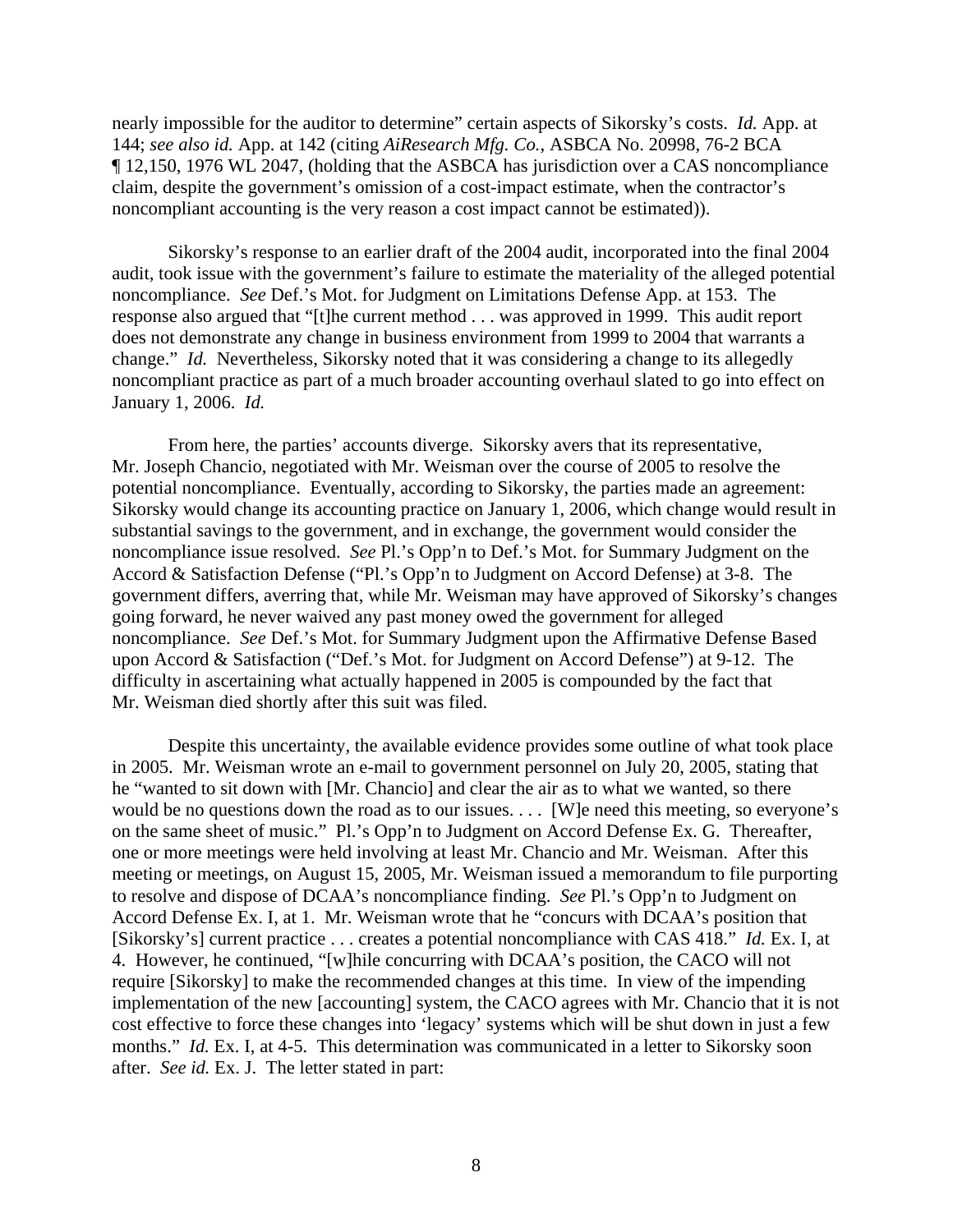[I]n view of the impending implementation of the [new accounting] system in January, 2006, and your agreement to establish a Material Handling rate under the new system, the CACO has determined that it would be neither cost-effective, nor of any substantial benefit to the [g]overnment, to require implementation of the changes recommended by DCAA at this time.

*Id.* Mr. Weisman also filled out forms marking the 2004 audit variously as "closed," "dispositioned," and "resolved." *Id.* Ex. K, at 1, 3; *see also id.* Ex. M (Dep. of Frank Colandro (March 30, 2011) ("Colandro Dep.")), at 248:21 to 249:8.

 Mr. Chancio has averred that Mr. Weisman agreed that the noncompliance issue "would be closed if we made the change [to the 2006 accounting system], and there would be no request for any cost impact determination for the periods of 1999 to 2005." Pl.'s Opp'n to Judgment on Accord Defense Ex. F (Dep. of Joseph Chancio (June 3, 2011) ("Chancio Dep.")), at 81:3-5. Similarly, Sikorsky's former CFO, Mr. Richard Pierpont, has stated that "[i]t was my understanding that the government was not . . . going to pursue any damages against Sikorsky for what they alleged was a noncompliance." *Id.* Ex. P (Dep. of Richard Pierpont (April 5, 2011)), at 50:2-4.

 Government officials deny these assertions, reciting recollections of statements that constitute hearsay, at least in part. Mr. Frank Colandro, who succeeded Mr. Weisman as the government's CACO for Sikorsky, recounted an alleged conversation that occurred sometime in 2006 or 2007, after he had taken over as CACO. *See* Colandro Dep. at 216:1-5; *cf. id.* at 274:1- 8. This conversation, in the presence of Mr. Weisman and Mr. Colandro,

was precipitated by the fact that I picked up the CAS noncompliance folder [containing materials related to the Sikorsky noncompliance and audit] and I did not see that it had . . . gone through fruition, and there was no determination of materiality, ... there was no cost impact .... And [Mr. Weisman] said I forgot to ask for the cost impact. There was no deal to waive any cost impact.

*Id.* at 215:13-22; *see also id.* at 248:5-7 ("[W]e realized that although the issue was dispositioned, it wasn't closed."); *id*. at 270:11-19 (same). Similarly, Ms. Sherwood, who had preceded Mr. Weisman as CACO, stated that she did not recall Mr. Weisman ever stating that there was a "deal" between the government and Sikorsky. *See* Pl.'s Opp'n to Judgment on Accord Defense Ex. B (Dep. of Joan Sherwood (May 10, 2011)), at 104:6 to 105:14. *Contra* Colandro Dep. at 213:1-21 (Colandro's indication that Sherwood had spoken with Weisman, and that Weisman had told her that "there was a deal," *id.* at 213:10).

 Regardless of the alleged agreement's existence and scope, Sikorsky continued with the implementation of its new accounting system. It filed a revised Disclosure Statement on October 31, 2005, effective January 1, 2006. Pl.'s Opp'n to Judgment on Accord Defense Ex. Q., at 2. DCAA issued an audit on February 15, 2006, finding the revised Disclosure Statement adequate and compliant. *Id.* Ex. S at 3. Six days later, Mr. Weisman signed off on the revised Disclosure Statement as adequate and compliant. *Id.* Ex. R. Sikorsky later estimated the cost impact of the 2006 accounting change as involving ten changes benefiting the government for \$58 million, and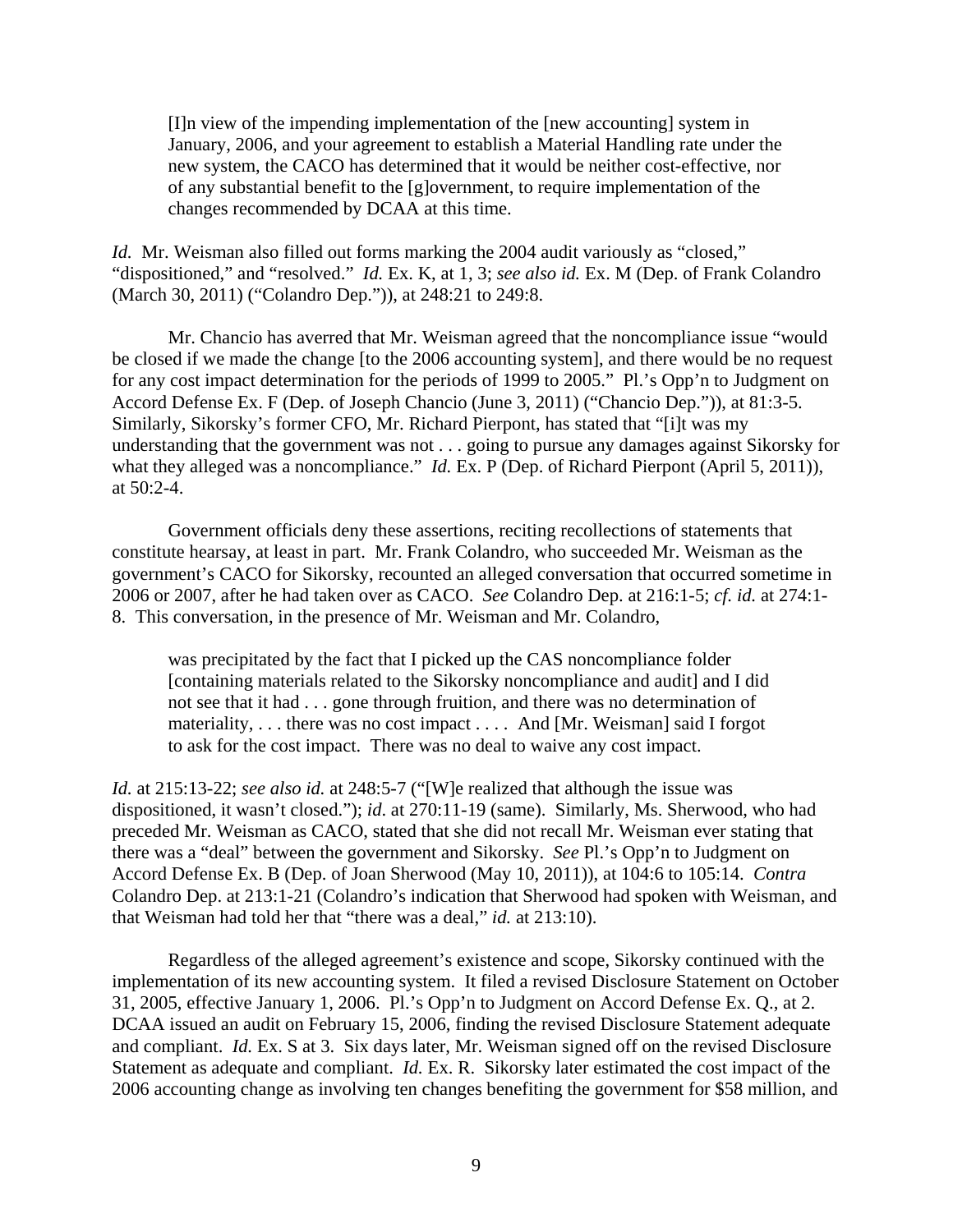one change, ascribed to the CAS noncompliance issue, resulting in harm to the government of either \$19 million or \$35 million. *See* Def.'s Mot. for Judgment on Accord Defense App. at 168, 171, 189. It is unknown when or if Sikorsky submitted this cost-impact information to the government. *See id.* App. at 182; *cf.* Pl.'s Opp'n to Judgment on Accord Defense Ex. W, at 3.

## C. *The Government's Claim*

 Mr. Colandro succeeded Mr. Weisman as the government's CACO for Sikorsky in June 2006. Pl.'s Opp'n to Judgment on Accord Defense at 7. Mr. Colandro apparently had some knowledge previous to this time of an accounting dispute involving Sikorsky. However, it was not until February 2007 that Mr. Colandro became aware of the 2004 audit finding Sikorsky's practice noncompliant. *See* Def.'s Mot. for Judgment on Limitations Defense App. at 159; *see also* Pl.'s Opp'n to Judgment on Accord Defense Ex. L (e-mail from Boyer to Colandro (Feb. 13, 2007)), at 2 ("[T]he contractor was in potential noncompliance with CAS 418 . . . during the period prior to January 1, 2006. Off hand, I do not recall if Ed Weisman ever made a final finding of noncompliance . . . . I do not know what the impact of the revised accounting practice is on CAS covered contracts.").

 Soon thereafter, Mr. Colandro began pursuing a potential claim against Sikorsky. On April 5, 2007, he sent Sikorsky a notice of potential noncompliance, writing that "[a]lthough you ceased following the noncompliant practice at issue . . . , the noncompliance was not fully processed in accordance with FAR [§] 30.605." Pl.'s Opp'n to Judgment on Accord Defense Ex. T. On May 30, 2007, Sikorsky responded, stating that "since the [2006 accounting] change was implemented as agreed to and the [C]ACO indicated that the matter was closed[,] it is our position that there is no materiality for this cited noncompliance. In conclusion we hope this resolves the noncompliance practice cited in your letter and that a determination of immateriality will be made by your office." *Id.* Ex. U, at 2.

 Over a year later, on November 6, 2008, Mr. Colandro issued a final determination pursuant to FAR § 30.605(b)(3)(ii), that Sikorsky's cost accounting practice from 1999 to 2005 was noncompliant. Def.'s Reply to Pl.'s Opp'n to Judgment on the Limitations Defense ("Def.'s Reply re Limitations Defense") App. at 1. The final determination also requested a cost-impact proposal, on or before November 28, 2008, "containing the impact of this noncompliance from January 1, 2003." *Id.* App. at 3. Sikorsky declined to provide a cost-impact proposal. Pl.'s Opp'n to Judgment on Accord Defense Ex. V, at 3. Then, on December 11, 2008, Mr. Colandro issued a final decision determining that Sikorsky's accounting practice was noncompliant from 1999 to 2005, and that the noncompliance became material in 2003. *Id.* Ex. V, at 4. The decision also asserted a government claim for approximately \$80 million. *Id.* Sikorsky filed suit in this court soon thereafter.

#### **STANDARDS FOR DECISION**

 The government has moved for summary judgment upon Sikorsky's statute-of-limitations and accord-and-satisfaction defenses. The court will grant summary judgment if the government shows "that there is no genuine dispute as to any material fact and the [government] is entitled to judgment as a matter of law." Rule 56(a) of the Rules of the Court of Federal Claims. A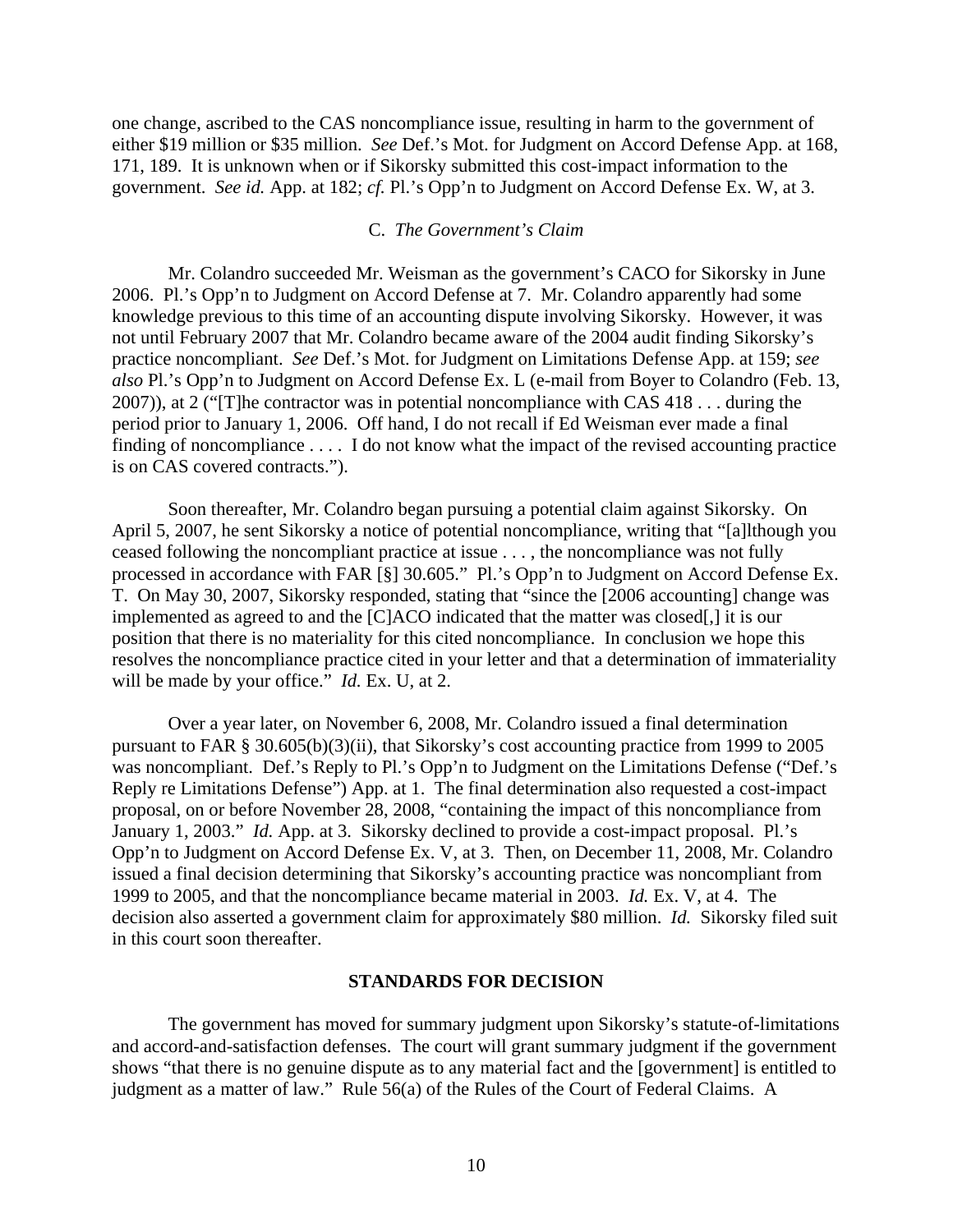material fact is one "that might affect the outcome of the suit." *Anderson v. Liberty Lobby, Inc.*, 477 U.S. 242, 248 (1986). A genuine dispute of material fact exists when the finder of fact may reasonably resolve the dispute in favor of either party. *Id.* at 250-51.

The moving party bears "the initial responsibility of identifying the legal basis of its motion, and of pointing to those portions of the record that it believes demonstrate the absence of a genuine issue of material fact." *Novartis Corp. v. Ben Venue Labs., Inc.*, 271 F.3d 1043, 1046 (Fed. Cir. 2001) (citing *Celotex Corp. v. Catrett*, 477 U.S. 317, 323 (1986)). Where the nonmovant will bear the burden of persuasion at trial respecting the claim or defense at issue, as is the case here with Sikorsky's affirmative defenses, the movant may meet its summary judgment burden in either of two ways. The movant may either provide "evidence that negates an essential element of the opposing party's case" or show "that the evidence on file (such as pleadings, depositions, and admissions) establishes no material issue of fact and that the opposer will not be able to prove an essential element of its case." *Vivid Techs., Inc. v. American Sci. & Eng'g, Inc.*, 200 F.3d 795, 807 (Fed. Cir. 1999) (citing *Celotex*, 477 U.S. at 322-23; 2 Robert L. Haig, *Business and Commercial Litigation in Federal Courts* § 25.3(d)(1) (1998)). The nonmovant may defeat summary judgment by coming forward with material facts of its own, more than "[m]ere denials or conclusory statements," indicating "an evidentiary conflict created on the record." *Barmag Barmer Maschinenfabrik AG v. Murata Mach., Ltd.*, 731 F.2d 831, 836 (Fed. Cir. 1984). In evaluating the evidence presented, the court draws all reasonable inferences from the underlying facts in the light most favorable to the nonmovant. *Matsushita Elec. Indus. Co. v. Zenith Radio Corp.*, 475 U.S. 574, 587 (1986) (quoting *United States v. Diebold, Inc.*, 369 U.S. 654, 655 (1962)).

#### **ANALYSIS**

#### **I. Sikorsky's Statute-of-Limitations Affirmative Defense**

 The government's first motion seeks summary judgment on Sikorsky's affirmative defense based upon the statute of limitations. The Contract Disputes Act requires "each claim by the [f]ederal [g]overnment against a contractor relating to a contract [to] be submitted within 6 years after the accrual of the claim." 41 U.S.C. § 7103(a)(4)(A). The parties do not dispute that the government submitted its claim on December 11, 2008, when Mr. Colandro issued his final decision. Thus, the issue is whether the government's claim accrued before December 11, 2002.

"*Accrual of a claim* means the date when all events, that fix the alleged liability of . . . the contractor and permit assertion of the claim, were known or should have been known." FAR § 33.201. The government presents two arguments for why its claim accrued after December 11, 2002. The government's first argument is a legal one: the government contends that the contracting officer had to follow the procedures set out in the parties' contracts, as listed in FAR § 52.230, before the contract would "permit assertion of the claim." Those steps were not completed until November 28, 2008, so the government posits that was the date when the claim accrued. The government's second argument is a factual one: the government contends that it did not have actual or constructive notice of a potential claim until October 29, 2004, when the DCAA reported a potential noncompliance in its second audit.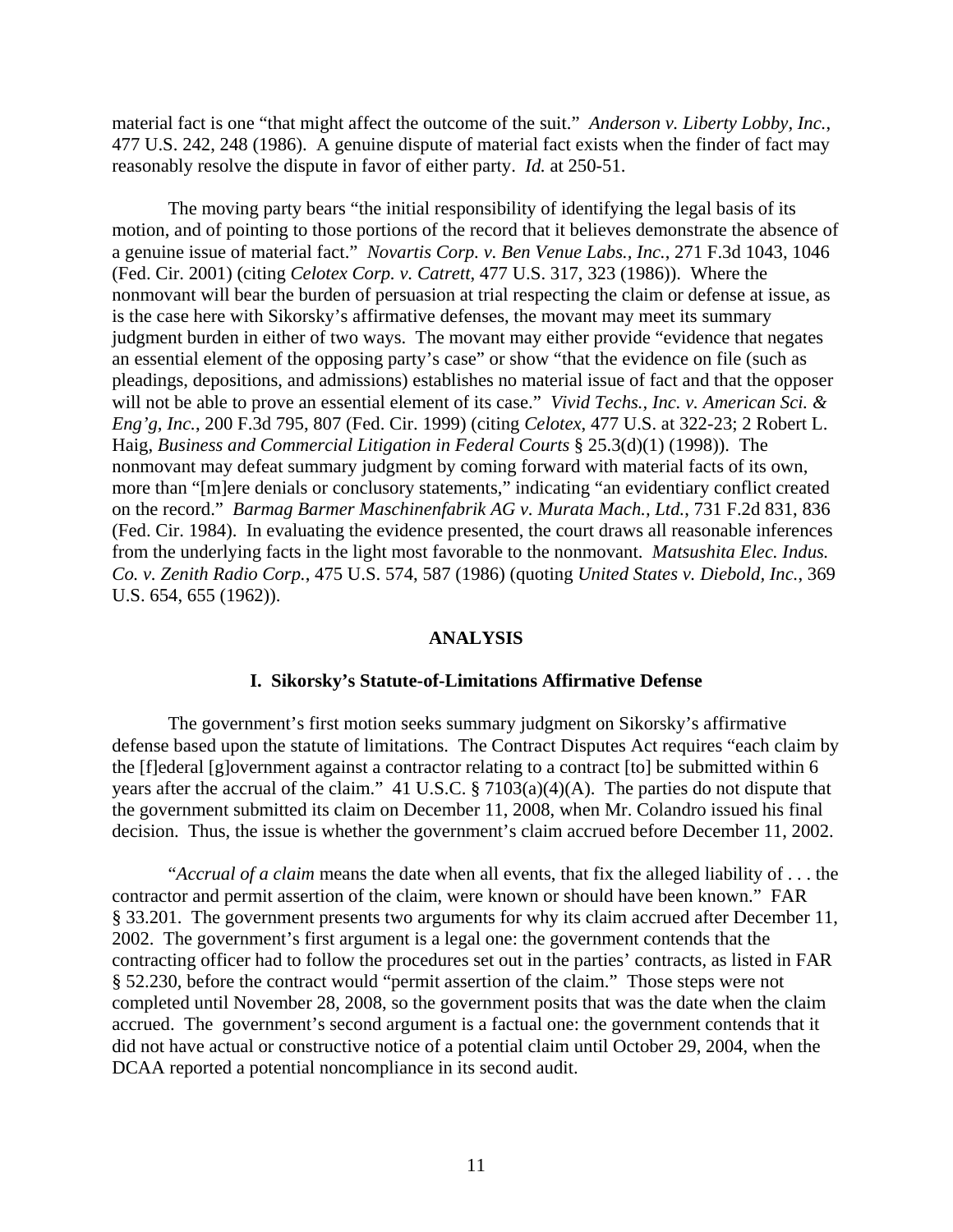#### A. *The Relationship Between Claim Accrual and Administrative Procedures*

 The government contends that under the terms of its contracts with Sikorsky it could not assert a claim any earlier than November 28, 2008. For this proposition, the government relies on a set of Supreme Court and Court of Claims cases issued between 1878 and 1967. These cases hold, in essence, that contractors must follow the dispute resolution proceedings, if any, set out in their contracts, and that a claim assertable in court does not accrue until those proceedings are completed. *See* Def.'s Reply re Limitations Defense at 9-16 (citing, *e.g.*, *Crown Coat Front Co. v. United States*, 386 U.S. 503 (1967)). The government argues that this doctrine applies here because Sikorsky's contracts include the clauses set out at FAR § 52.230. In the government's view, when the CFAO issued a determination of noncompliance, Sikorsky was required to "[s]ubmit a description of the change necessary to correct a failure to comply with an applicable CAS." FAR § 52.230-6(b)(4). Also, "[w]hen requested by the CFAO, [Sikorsky was obliged to] submit on or before [the] date specified by the CFAO" a cost-impact estimate. FAR § 52.230-6(c); *see* FAR § 52.230-6(d) to (i). Otherwise, the CFAO could issue a final decision. FAR § 52.230-6(j). In this case, the government reasons, "the contracting officer directed Sikorsky to provide a cost-impact calculation by a specified time: November 28, 2008. When Sikorsky failed to meet this deadline, the [g]overnment's right to assert a claim accrued." Def.'s Reply re Limitations Defense at 9 (internal citation omitted).

Sikorsky responds by arguing that the cases cited by the government were superseded by the passage of the CDA in 1978. *See* Pl.'s Surreply to Def.'s Mot. for Summary Judgment on the Statute of Limitations Defense at 4-7. Sikorsky also argues that the contract clauses found at FAR § 52.230 speak only to a contractor's duties under the CAS regime and say nothing about when a claim accrues. *See id.* at 7-8.

#### 1. *The applicability of* Crown Coat *and its predecessors.*

The government relies on *Crown Coat*, 386 U.S. 503, for the principle that a claim under a government contract does not accrue until "the completion of the administrative proceedings contemplated and required by the provisions of the contract." *Id.* at 511. While other recent cases have held that a government CAS claim accrues directly and straightforwardly when the government should have known of its potential claim, none of these cases addressed the government's present argument based on *Crown Coat*. *See Raytheon*, \_\_ Fed. Cl. at \_\_, 2012 WL 1072294, at \*3; *Boeing Co.*, ASBCA No. 57490, 12-1 BCA ¶ 34,916, 2012 WL 176315, at \*5; *McDonnell Douglas Servs., Inc.*, ASBCA No. 56568, 10-1 BCA ¶ 34,325, 2009 WL 4774620, at \*7-8. The court accordingly will examine whether adoption of the CDA in 1978 vitiated the precedential viability of the *Crown Coat* line of cases in situations where the CDA applies. The parties agree that that case and its progenitors retain vitality in an appropriate situation where the CDA does not apply or is modified by other statutes. *Cf., e.g.*, *Dalton v. Southwest Marine, Inc.*, 120 F.3d 1249, 1252 (Fed. Cir. 1997) (two-year statute of limitation in Suits in Admiralty Act, as incorporated by the CDA, tolled during administrative proceedings); *New Valley Corp. v. United States*, 119 F.3d 1576, 1580 (Fed. Cir. 1997) (requiring exhaustion of contract-prescribed remedies in non-CDA suit).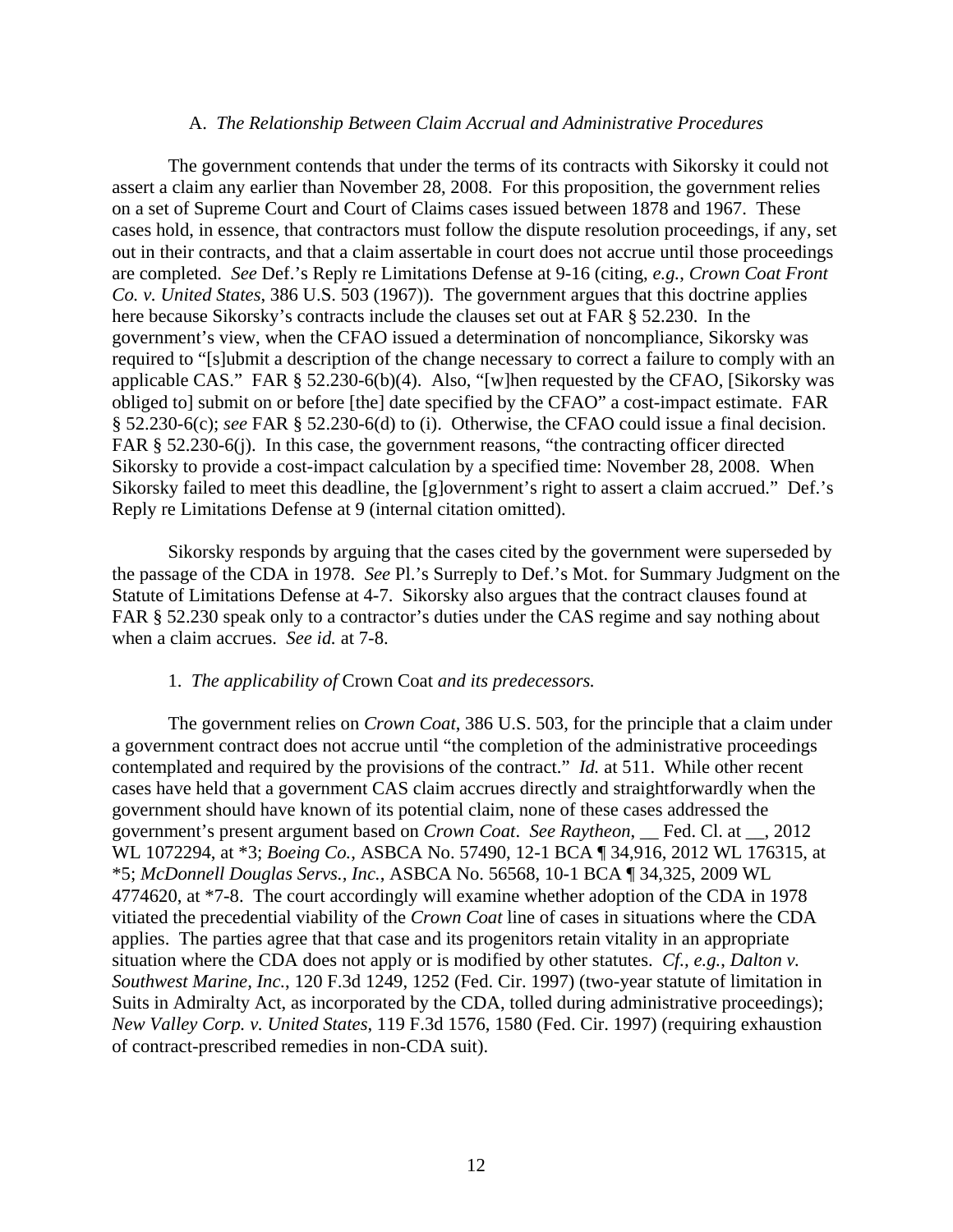As an initial matter, the contract clauses and the statutory framework in *Crown Coat* were different from those in the present case. The relevant contract clause in *Crown Coat* required the contractor to raise a dispute with its contracting officer. If the contracting officer denied relief, then the contractor had 30 days to appeal the contracting officer's decision to the relevant board of contract appeals. If the board denied relief, then the contractor could bring a claim in district court or the Court of Claims under 28 U.S.C.  $\S 1346$ , subject to the six-year statute of limitations for claims against the government set out in 28 U.S.C. § 2401(a).<sup>8</sup> The Supreme Court noted that under this scheme, "final administrative action [before the board of contract appeals], which the claimant must await, may occur more than six years after the completion of the contract. When it does, the claimant would be time-barred if the six-year period is measured from the date of final performance." *Crown Coat*, 386 U.S. at 517-18. Therefore, given this untenable alternative, the Court held that accrual would await the completion of mandatory administrative procedures. *Id.* at 522.

Tellingly, the Supreme Court in *Crown Coat* differentiated the statutory scheme for claims brought under the Suits in Admiralty Act. That statute "requires actions to be brought within two years after the cause of action arises." *Crown Coat*, 386 U.S. at 516 (internal quotation marks omitted). And "while suit was permitted only if a claim had been 'disallowed,' the applicable regulations provided that if a claim was not rejected within 60 days after filing, it would be deemed to have been administratively disallowed and the claimant would be free to enforce his claim. *There was no chance for administrative action to consume the entire limitations period and therefore bar all resort to the courts.*" *Id.* at 517 (emphasis added).

The Contract Disputes Act of 1978 enacted a regime that bears little resemblance to the "hodgepodge of overlapping, confusing, and often conflicting procedures and remedies" at issue in *Crown Coat*. Robert T. Peacock & Peter D. Ting, *Contract Disputes Act Annotated* at i (1998); *see Bromley Contracting Co. v. United States*, 10 Cl. Ct. 668, 671 (1986). First, and most obviously, the CDA, unlike the disputes clause in *Crown Coat*, contains two statutes of limitations. The first governs administrative timing and requires a claim to be submitted to or by

 Notably, in its current form, Section 2401 applies "[e]xcept as provided by chapter 71 of title 41," which recodifies the Contract Disputes Act.

 <sup>7</sup> Section 1346(a) provides now, and provided at the time of the *Crown Coat* decision, that federal district courts and this court (or its predecessor) have concurrent jurisdiction over suits for "recovery of any internal-revenue tax" and "[a]ny other civil action or claim against the United States, not exceeding \$10,000 in amount, founded . . . upon any express or implied contract with the United States."

<sup>8</sup> Section 2401 likewise provides now, as it did at the time of *Crown Coat*, that "every civil action commenced against the United States shall be barred unless the complaint is filed within six years after the right of action first accrues." Section 2401 applies to civil suits against the United States in district courts, while 28 U.S.C. § 2501 sets a comparable six-year statute of limitations for suits in this court, unless a more specific statute prescribes a different limitations period.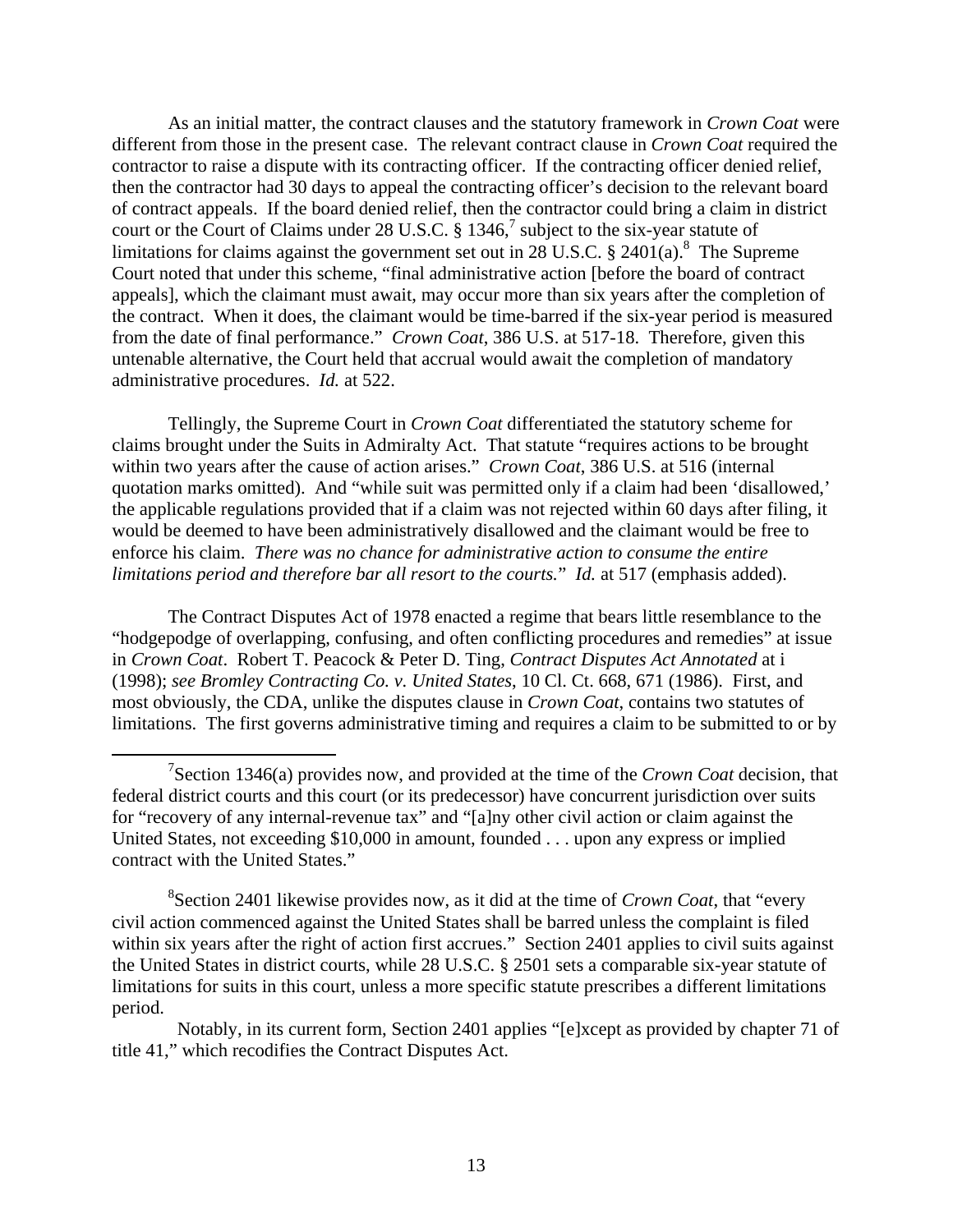a contracting officer "within 6 years after the accrual of the claim." 41 U.S.C. § 7103(a)(4)(A). The second governs post-claim timing, which requires appeal of a claim to an agency board within 90 days, *id.* § 7104(a), or suit in the Court of Federal Claims within one year, *id.* § 7104(b)(3). It would be most odd to hold that *Crown Coat* applies to the first, six-year limitations period, when the CDA specifically provides a second, 90-day or one-year statute of limitations to file suit after the completion of mandatory administrative proceedings. *Cf. Southwest Marine*, 120 F.3d at 1252 (holding that the two-year statute of limitations for appeals of maritime contracts under the CDA is tolled during administrative proceedings, but not the initial six-year statute of limitations of the CDA). Additionally, similar to the Suits in Admiralty Act as described in *Crown Coat*, the CDA deems a claim denied when the contracting officer fails to act within either 60 days or a reasonable time. 41 U.S.C. § 7103(f)(5). Upon the contracting officer's failure to act, the claim can be asserted in court, thus precluding the possibility of "administrative action . . . consum[ing] the entire limitations period." *Crown Coat*, 386 U.S. at 517; *see Bromley*, 10 Cl. Ct. at 670 (The CDA "brought a provident change to the resolution of government contract disputes" by giving the contractor "the option of direct access to the United States Claims Court rather than appealing the contracting officer's decision to the agency's contract appeals board.").

The rationale behind *Crown Coat* was superseded by the CDA for a second reason: the CDA gives the government complete control over when it may assert a claim. The government, just like a contractor, is not required to wait on a board of contract appeals. *See* 41 U.S.C. § 7103(a)(3), (a)(4)(A). And while the government may have its own internal review procedures that it must follow prior to submitting a claim, nothing in the CDA mandates such procedures, nor can such procedures delay accrual of a claim. *See United States v. Commodities Export Co.*, 972 F.2d 1266, 1271 (Fed. Cir. 1992).<sup>9</sup>

 After the *Wunderlich* decision [*Wunderlich v. United States*, 342 U.S. 98 (1951)], Congress, as a matter of grace, provided for narrow judicial review of a contracting officer's decision, limiting by statute (the Wunderlich Act) the contractual options previously available to the government. *See* 41 U.S.C. §§ 321, 322 (1982) . . . . However, absent a contractor's invoking the allowed procedures, a contracting officer's decision became the final adjudication of the government's claim by reason of the disputes clause in the contract. *Crown Coat*[, 386 U.S. at 512-14.].

 *The CDA*, which followed the Wunderlich Act, *further restricted the government's options on dispute resolution. Congress mandated that the government had to include in its contracts the broader review provisions set out in the CDA, that is, the dual avenues of review either by appeal to a Board of Contract Appeals or by a direct access suit in the Court of Claims.*  However, Congress confirmed the use of a finality clause in the contract with

 $\frac{1}{9}$  $<sup>9</sup>$ In effect, the CDA restricted the government's options on dispute resolution. As the</sup> Federal Circuit observed in *Seaboard Lumber Co. v. United States*, 903 F.2d 1560 (Fed. Cir. 1990):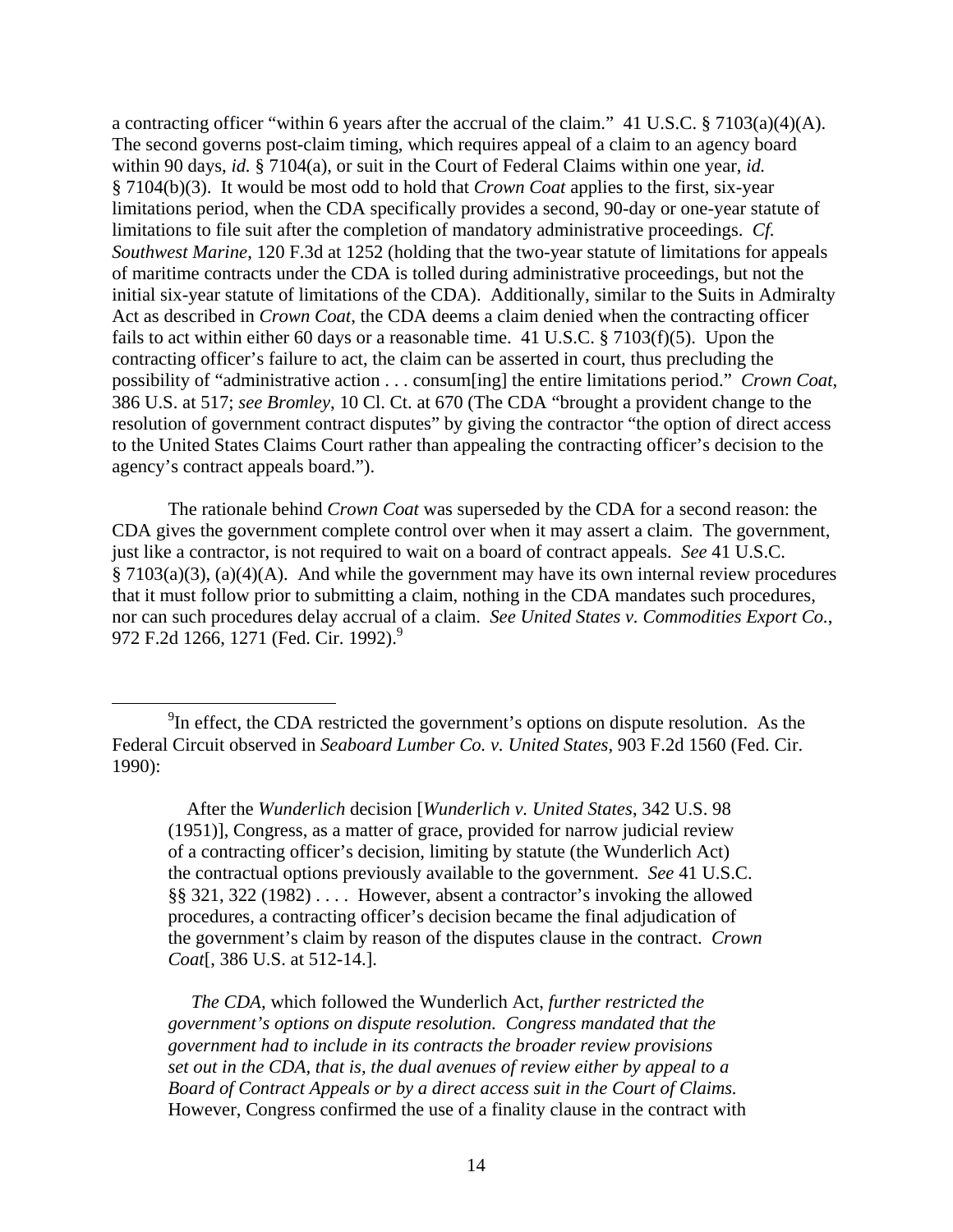# 2. *Claim accrual and the CAS regulations.*

 $\overline{a}$ 

Even if *Crown Coat* were to apply to this case, which it does not, there is nothing in the contracts between Sikorsky and the government that would delay the accrual of the government's claim. The government's CAS claim depends on the contract clauses of FAR § 52.230. Under certain circumstances, "[w]here the parties ha[ve] agreed in advance to a condition on the filing of a suit, the . . . [c]ourt [will give] effect to that agreement by delaying accrual of the right of action." *Commodities Export*, 972 F.2d at 1271. "In this case, however, the parties have not agreed to conditions on institution of a suit" that would delay accrual. *Id.* 

The government first points to certain contract provisions found at FAR § 52.230-2. These provisions state:

(a) [T]he [c]ontractor, in connection with this contract, shall— $\ldots$ .

(5) Agree to an adjustment of the contract price or cost allowance, as appropriate, if the [c]ontractor . . . fails to comply with an applicable Cost Accounting Standard . . . and such failure results in any increased costs paid by the United States.

(b) If the parties fail to agree whether the [c]ontractor . . . has complied with an applicable CAS . . . and as to any cost adjustment demanded by the United States, such failure to agree will constitute a dispute under the Contract Disputes Act.

FAR  $\S$  52.230-2(a), (a)(5), (b). The government contends that FAR  $\S$  52.230-2(a)(5) requires the contractor and the United States to "negotiate" an adjustment according to the procedures set out in FAR § 52.230-6, and that a claim only accrues "if the parties [still] fail to agree" after those steps are taken. *See* Def.'s Reply re Limitations Defense at 7-8 (quoting FAR 52.230-2(b)).

respect to a contracting officer's decision in favor of the government, absent the contractor's resort to these review procedures. *See* 41 U.S.C. § 605. Otherwise, the government is not required to litigate the merits of its breach claim.

*Id.* at 1565 (emphasis added). Among other things, the provisions of the CDA providing jurisdictional access to boards of contract appeals and to this court cannot be waived. *See Minesen Co. v. McHugh*, 671 F.3d 1332, 1337-41 (Fed. Cir. 2012) (enforcing a contractual clause that provided for review of a contracting officer's decision by a board of contract appeals and also specified the finality of the board's decision, thus barring an appeal of the board's decision to the Federal Circuit, but commenting that in the CDA "Congress ensured immutable access to the United States Court of Federal Claims"); *id*. at 1349 (Bryson, J. dissenting) ("Although the contractual provision at issue in this case purports to displace the provisions of the CDA altogether, it cannot have the effect of foreclosing a direct appeal to the Court of Federal Claims, because 41 U.S.C. § 7104(b)(1) provides that such an appeal can be brought 'notwithstanding any contract provision . . . to the contrary.'" (alteration in original) (citing *Seaboard Lumber*, 903 F.2d at 1565)).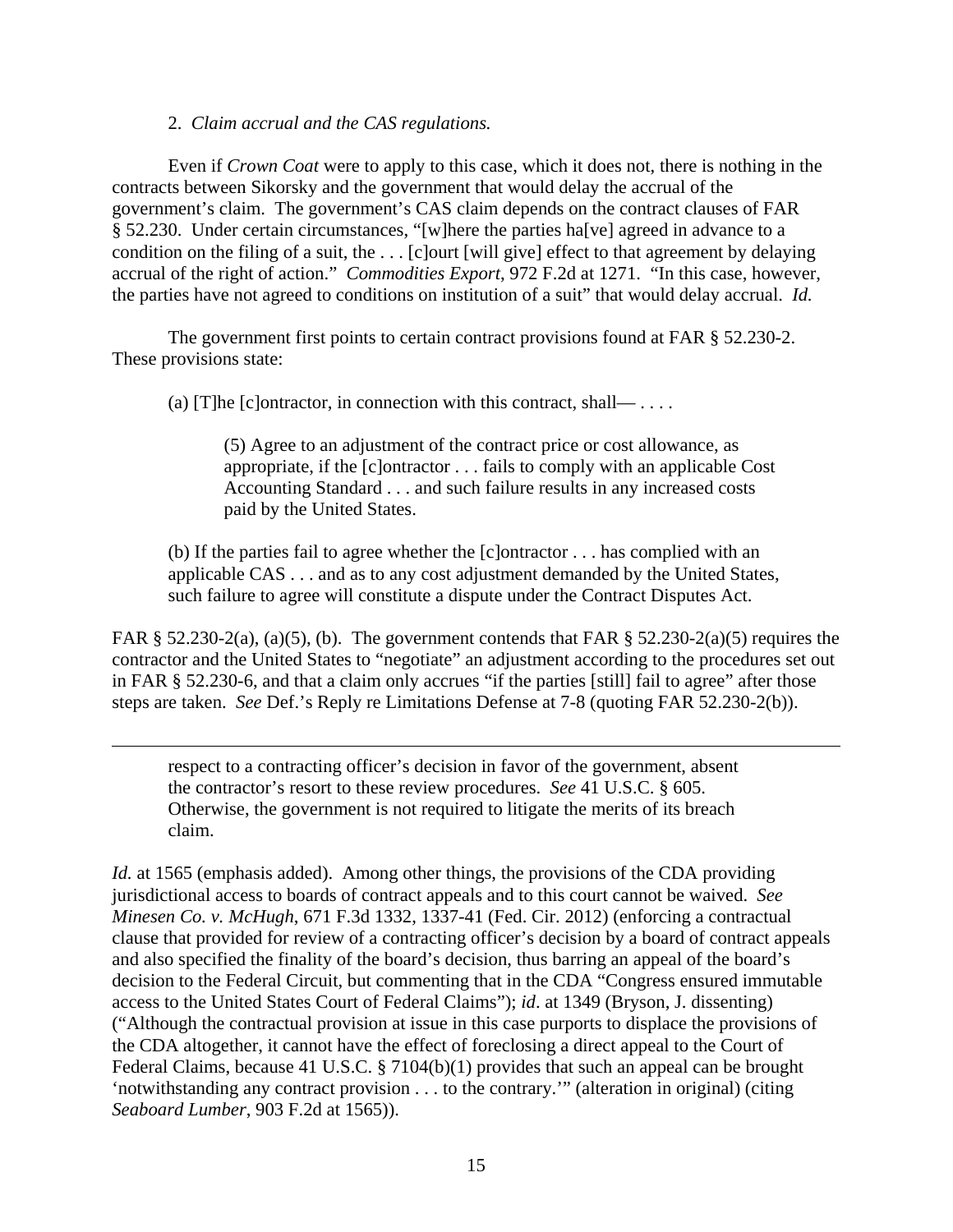The government misconstrues these provisions. They do not address when a claim accrues. They do not require negotiation before a claim could arise. They only confirm that a failure to agree is a dispute that falls within the ambit of the CDA. As such, the provisions make plain the two alternatives available when a noncompliance occurs: if the contractor agrees with the resulting adjustment, it must pay; if the contractor does not agree, it must defend against a claim.

Turning to the more detailed provisions set out in FAR § 52.230-6, these do not constitute a set of conditions that must be satisfied prior to filing suit. The government cites certain contract clauses that instruct the parties of actions they may or must take under particular circumstances. *See* Def.'s Reply re Limitations Defense at 8-9 (citing FAR § 52.230-6(b)(4) ("[The contractor must s]ubmit a description of the change necessary to correct a failure to comply with an applicable CAS."); FAR § 52.230-6(c) ("When requested by the CFAO, [the contractor shall] submit on or before a date specified by the CFAO" a cost-impact proposal.); FAR § 52.230-6(j), (j)(2) ("If the [c]ontractor does not submit [a description of a correcting change or a cost-impact proposal, as applicable,] within the specified time . . . , the CFAO may . . . [i]ssue a final decision.")). These provisions, however, whether viewed together or in isolation, do not comprise the kind of coherent claims resolution process contemplated by the contract clauses examined in *Crown Coat* and its predecessors. *Compare* FAR § 52.230-6, *with Crown Coat*, 386 U.S. at 505, *United States v. Joseph A. Holpuch Co.*, 328 U.S. 234, 236, 238 (1946), *and Nager Elec. Co. v. United States*, 368 F.2d 847, 858-59 (Ct. Cl. 1966). The contract clauses alone, for example, do not explain when or how the CFAO should issue a determination of noncompliance, *see* FAR § 52.230-6(b)(4), when or under what circumstances the CFAO should request a cost-impact proposal, *see* FAR § 52.230-6(c), or what the CFAO should do if the contractor *does* submit a cost impact showing a loss to the government. Implicitly, a coherent whole could be derived from these contractual provisions — but only by reference to the machinery at FAR Part 30. Nonetheless, an agency's self-imposed, internal regulations are invisible for claim accrual purposes because they are not part of the contract. *See Commodities Export*, 972 F.2d at 1271. Thus, the clauses at FAR § 52.230, viewed *in vacuo* as they must be, do not serve as a set of preconditions to filing suit that would serve to delay the statute of limitations.

Furthermore, a delayed accrual rule would be incompatible with the intended functioning of CAS administration. *See United States v. Memphis Cotton Oil Co.*, 288 U.S. 62, 69 (1933) (Accrual of a cause of action "must keep in view the realities of administrative practice, for its effect will be to regulate the conduct of administrative officers."). FAR § 52.230-6(b)(4) requires a contractor to submit changes to correct a CAS noncompliance within 60 days of receiving a determination of noncompliance. Likewise, FAR § 52.230-6(c) requires a contractor, if asked, to submit an estimate of the cost impact of a noncompliance within a time set by the CFAO. If the contractor fails to do either within the appropriate time, then FAR § 52.230-6(j) permits the government's contracting officer to issue a final decision. If a government claim were to accrue only at this point, then the CFAO could delay the statute of limitations indefinitely simply by refraining from issuing a determination of noncompliance or from requesting a cost impact. "This court cannot, however, permit a single party to postpone unilaterally and indefinitely the running of the statute of limitations." *Commodities Export*, 972 F.2d at 1271; *see also Raytheon*, \_\_ Fed. Cl. at \_\_ n.4, 2012 WL 1072294, at \*3 n.4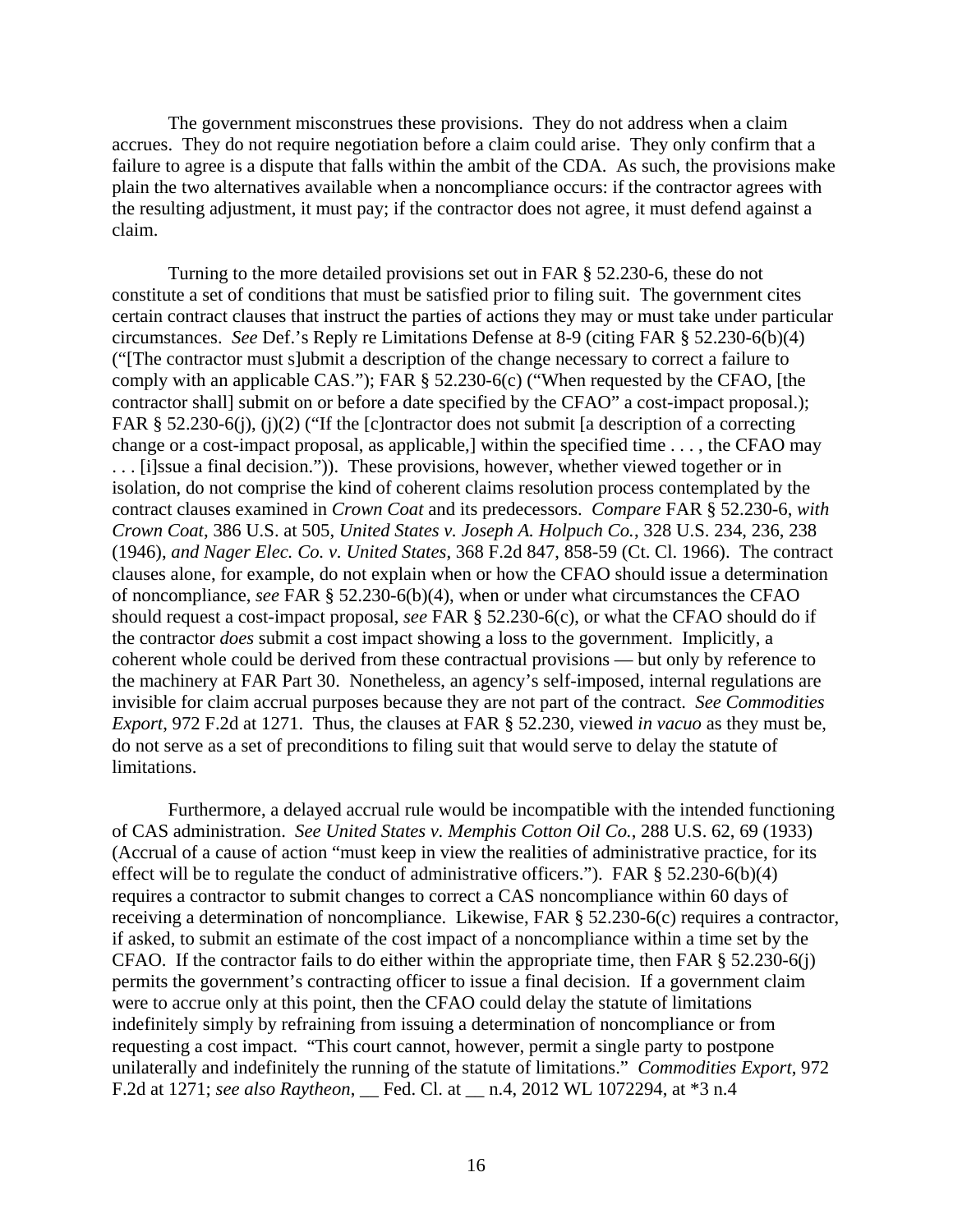("Contracting parties cannot establish a statute of limitations longer than that set forth in the Contract Disputes Act." (citing FAR  $\S 33.206(b)$ ).<sup>10</sup>

# B. *The Accrual Date of the Government's Claim*

The CDA's statute of limitations reflects the general rule that "a cause of action accrues when all events necessary to state a claim have occurred." *Chevron U.S.A., Inc. v. United States*, 923 F.2d 830, 834 (Fed. Cir. 1991) (citing *Kinsey v. United States*, 852 F.2d 556, 557 (Fed. Cir. 1998)). Thus, a government claim accrues under the CDA, as defined in the FAR, "when all events, that fix the alleged liability of . . . the contractor and permit assertion of the claim, were known or should have been known." FAR § 33.201.

"To determine when liability is fixed, we start by examining the legal basis of the particular claim." *Gray Personnel, Inc.*, ASBCA No. 54652, 06-2 BCA ¶ 33,378, 2006 WL 2390292, at \*8; *see also*, *e.g.*, *Franconia Assocs. v. United States*, 536 U.S. 129, 141 (2002) (applying "applicable principles of general contract law" to determine when a government's claim for breach of contract accrued (internal quotation marks omitted)). Here, the legal basis for the government's claim is Sikorsky's alleged noncompliance with CAS 418. For a CAS 418 noncompliance claim to accrue, two conditions must be met. First, there must be a violation of CAS 418, which requires both that an indirect cost pool of a contractor contain costs that "do not have the same or a similar beneficial or causal relationship to cost objectives" and that, "if the costs were allocated separately, the resulting allocation would be materially different." FAR  $\S$  9904.418-50(b)(2); *see Sikorsky*, 102 Fed. Cl. at 59-60.<sup>11</sup> Second, the government must have

<sup>11</sup>This second prong of FAR § 9904.418-50(b)(2), which provides that a contractor remains in compliance with CAS 418 if "the resulting allocation [under a potentially noncompliant practice is not] materially different," bears strong similarity to the CAS administration procedures found at FAR § 30.605(b)(4). The provision in FAR Part 30 states that, if a CFAO finds that a CAS violation is immaterial, the CFAO shall inform the contractor that "[t]he noncompliance should be corrected; and . . . [i]f the noncompliance is not corrected, the [g]overnment reserves the right to make appropriate contract adjustments should the noncompliance become material in the future." FAR  $\S 30.605(b)(4)(i)(A)$ -(B). The provision also states that the CFAO should "[c]onclude the cost-impact process with no contract adjustments." FAR § 30.605(b)(4)(ii). For both FAR § 9904.418-50 and FAR § 30.605, materiality is defined according to the definition found at FAR § 9903.305. FAR § 30.602(a); *see* FAR § 9904.418-30(a); *Sikorsky*, 102 Fed. Cl. at 53.

 $10$ Delayed accrual would similarly frustrate the internal agency procedures set out in FAR Part 30. If the CFAO finds a material noncompliance, he or she must "[r]equest that the contractor submit by a specified date" a cost-impact proposal. FAR  $\S 30.605(c)(2)(i)(B)$ . Only after the time for submission expires, taking into account any extensions of time that may be granted, may the CFAO assert a claim. FAR  $\S$ § 30.604(i), .605(i), .606(c)(6)(ii). If a government claim did not accrue until that deadline passed, then the contracting officer could delay accrual virtually indefinitely, simply by specifying a long-off date for submission or granting continuing extensions of time.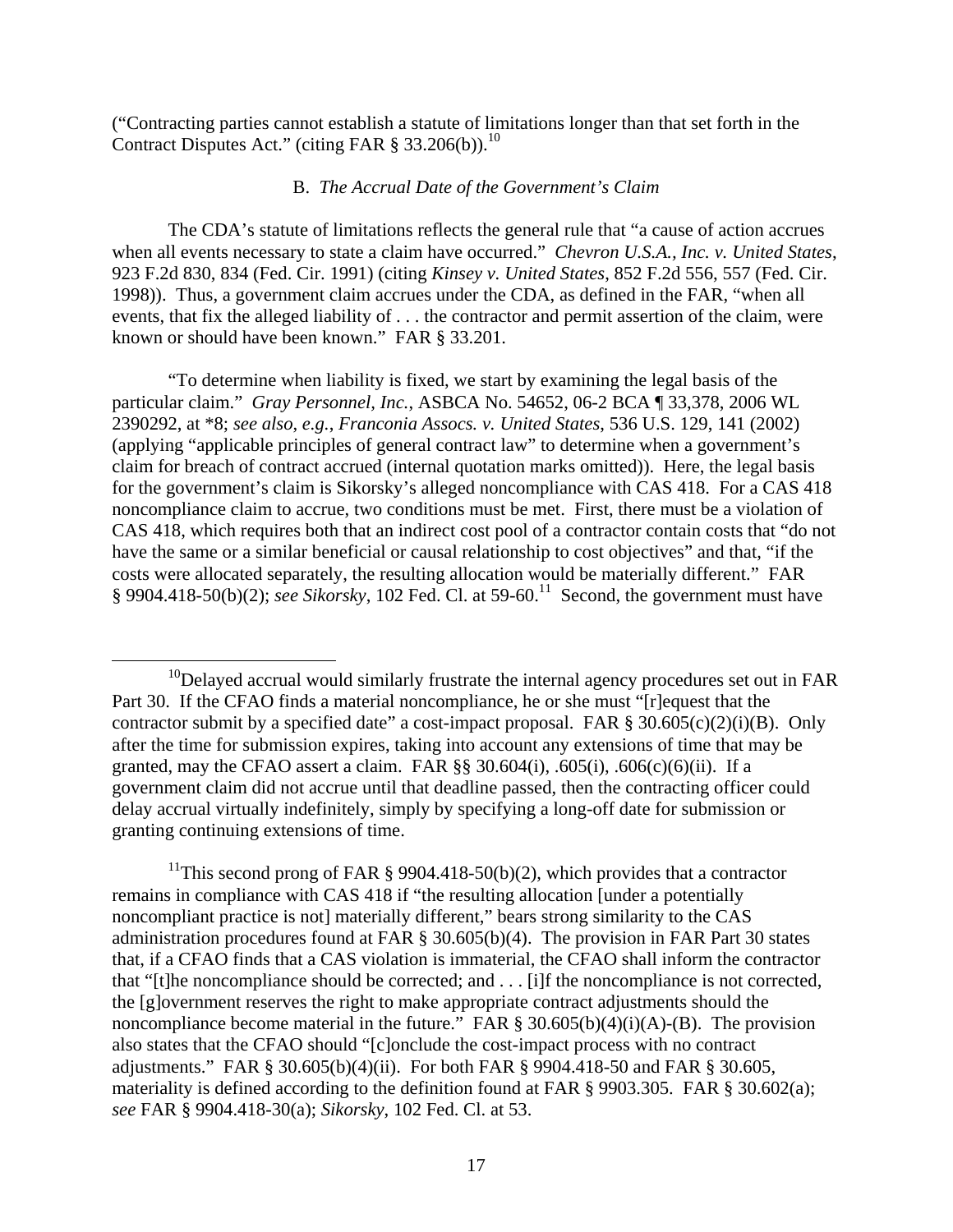actual or constructive notice of the CAS 418 violation.

 $\overline{a}$ 

The parties agree that the government asserted its claim in this case when the contracting officer, Mr. Colandro, issued his final decision demanding payment on December 11, 2008. Thus, for the government to succeed on summary judgment, it must show that the government did not know, and should not have known, of its claim any earlier than December 11, 2002. Put in other terms, the question is this: when did the relevant government officials know, or when should they have known, that in their view Sikorsky's accounting practices were materially noncompliant?

Whether events have occurred to fix a party's liability "is determined under an objective standard; a [claimant] does not have to possess actual knowledge of all the relevant facts in order for the cause of action to accrue." *Fallini v. United States*, 56 F.3d 1378, 1380 (Fed. Cir. 1995) (citing *Menominee Tribe v. United States*, 726 F.2d 718, 721 (Fed. Cir. 1984)). The question of when a claimant should know of its claim is a fact-bound inquiry that depends on the reasonableness of the claimant's actions. *See Holmes v. United States*, 657 F.3d 1303, 1320 (Fed. Cir. 2011) (citing *Ingrum v. United States*, 560 F.3d 1311, 1315-16 & n.1 (Fed. Cir. 2009); *L.S.S. Leasing Corp. v. United States*, 695 F.2d 1359, 1366 (Fed. Cir. 1982) (holding that a claim is suspended if "inherently unknowable" under a reasonableness standard)).

Here, there is a genuine factual dispute as to when the government was on notice of Sikorsky's alleged CAS violation, including the necessary element that the CAS noncompliance was material. Evidence in the record indicates that Ms. Sherwood, the CACO until June 25,

As a technical matter, these provisions differ in that a contractor does not violate CAS 418 — even "facial[ly]," as Sikorsky has termed it, *see* Hr'g Tr. 64:18 to 65:17 (June 18, 2012) — if the contractor's practices do not result in a materially different allocation of costs to CAScovered contracts. In such a situation, it is incorrect to say that there is an immaterial noncompliance per FAR  $\S 30.605(b)(4)$ . Rather, the practice is still compliant under FAR § 9904.418-50(b)(2).

Regarding claim accrual, however, there is no practical difference. The determination under FAR § 9904.418-50(b)(2) — whether "the resulting allocation [is] materially different" functions in effect as a specific instance of the CFAO's determination under FAR § 30.605(b)(4) of whether a CAS practice's cost impact is material. Under both regulatory provisions, the CAS noncompliance claim accrues when the government knows or should know that the contractor's CAS practices are otherwise noncompliant *and* are materially affecting CAS-covered contracts. Correlatively, claim accrual does not depend on when, or if, the magnitude of the materiality is ever actually determined. *See Raytheon*, Fed. Cl. at <sub>1</sub>, 2012 WL 1072294, at \*3; *McDonnell Douglas*, 2009 WL 4774620, at \*8 ("When monetary damages are alleged, some extra costs must have been incurred before liability can be fixed and a claim accrued, but there is no requirement that a sum certain be established." (citing *Gray Personnel*, 2006 WL 2390292)); *cf. CACI Int'l, Inc.*, ASBCA No. 57559, 12-1 BCA ¶ 35,027, 2012 WL 1579541, at \*7 ("As early as the late 1970's, we held that we have jurisdiction to decide whether a contractor has violated CAS even though the government has not made a determination of the cost impact of the alleged violations or demanded any cost adjustments." (citing *AiResearch Mfg. Co.*, 76-2 BCA ¶ 12,150, at 58,447, 1976 WL 2047)).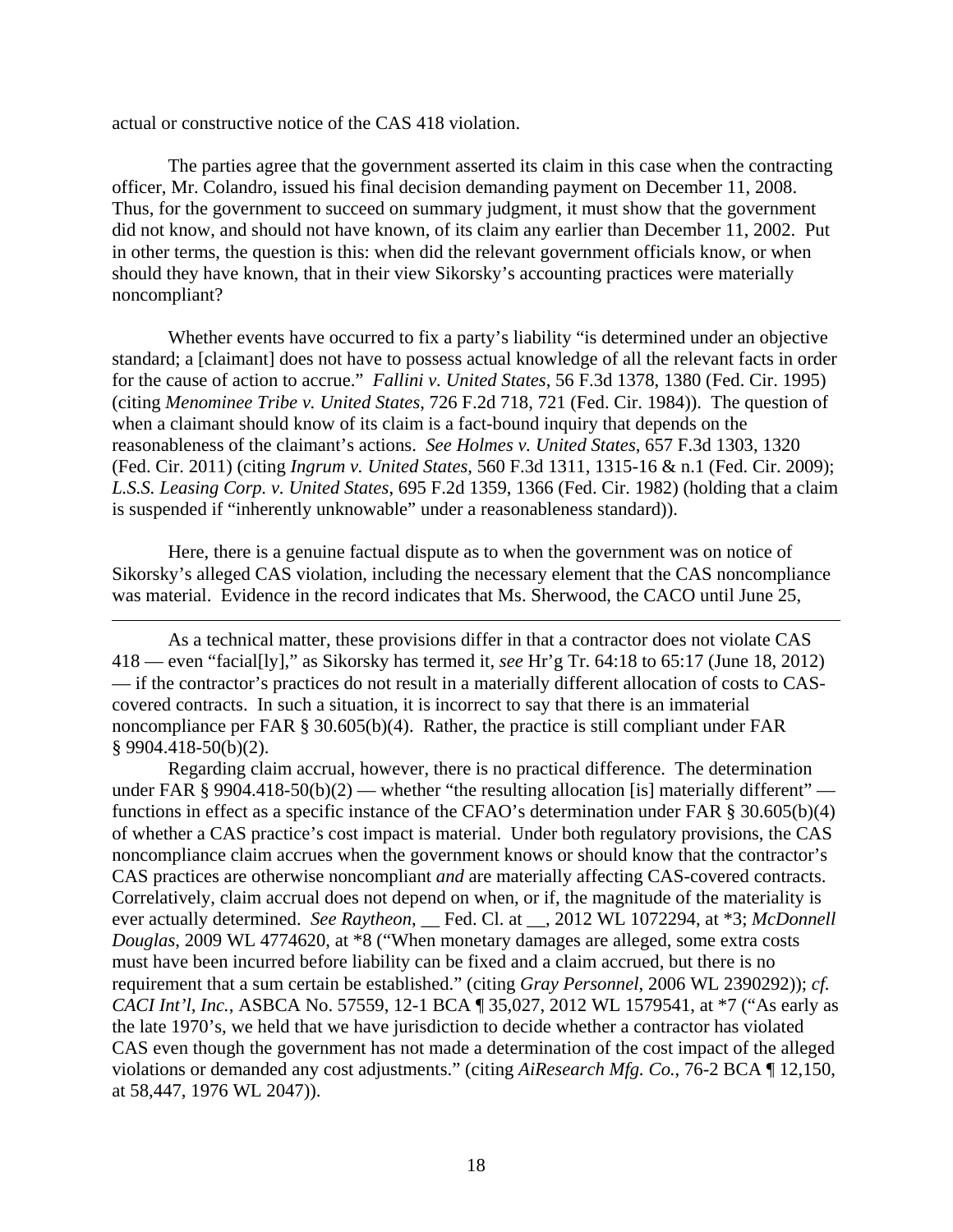2001, may have been aware that Sikorsky's revised accounting practice would result in a material cost impact on CAS-covered contracts.<sup>12</sup> In particular, there is evidence of a meeting held on February 4, 1999, the subject of which was "[c]ost [i]mpact of 8/10/98 [accounting] [c]hange and [a]udit." Pl.'s Opp'n to Judgment on Limitations Defense Ex. E, at 1. At that meeting, DCAA auditor Boyer allegedly advised Ms. Sherwood that Sikorksy's accounting change would result in a cost impact of a number of millions of dollars in future years. *See id.* Ex. E, at 3. Similarly, on a draft of the 1999 audit, Mr. Boyer suggested eliminating the draft's cost-impact estimates, writing in the margin that "cost impact figures other than these were disclosed to [CACO]." *Id.* Ex. F, at 7.

 Beyond what Ms. Sherwood may have actually known, a factual question exists regarding what Ms. Sherwood and Mr. Weisman, her replacement as CACO, reasonably should have known. *See Holmes*, 657 F.3d at 1320. First, in light of the estimates shown to Ms. Sherwood by Mr. Boyer, there is a factual question as to whether it was reasonable for Ms. Sherwood to have found that Sikorsky's accounting practice was compliant. This is especially so given that the finding of compliance in the 1999 audit was "primarily based on the fact that there is no material impact on CAS[-]covered contracts *for* [*calendar year*] *1999*," but not future years. Def.'s Mot. for Judgment on Limitations Defense App. at 67 (emphasis added). Second, there is a factual question as to whether Ms. Sherwood or Mr. Weisman should have inquired further or more vigilantly monitored the unfolding results, given the information at hand. On the one hand, Ms. Sherwood, after receiving the 1999 audit, requested a cost-impact proposal from Sikorsky. *Id.* App. at 64. Sikorsky's response, issued February 23, 2000 and revised September 15, 2000, indicated a net benefit to the government of about \$2.3 million dollars. *Id.* App. at 98-99, 115. These representations would seem to belie any government notice of a potential claim. On the other hand, the 1999 audit reported that Sikorsky's current compliance could change, depending in part on future production of military helicopters and a potential restructuring of operations by Sikorsky. Def.'s Mot. for Judgment on Limitations Defense App. at 67 ("[S]hould there be a shift due to the type or mix of future business or restructuring, we reserve the right to reopen this issue.") (quoted more fully *supra*, at 7); *see also id.* App. at 83. It remains unresolved whether this report should have reasonably caused Ms. Sherwood or Mr. Weisman to inquire further. It also remains unresolved whether and when Ms. Sherwood or Mr. Weisman reasonably should have reopened the issue based on changes to Sikorsky's helicopter production or Sikorsky's restructuring plans. In short, genuine disputes of material fact exist related to the accrual of the government's claim. The government's motion to dismiss Sikorsky's affirmative defense based upon the statute of limitations must be denied.

<sup>&</sup>lt;sup>12</sup>The parties strenuously dispute *who* in the government must have notice of a claim for it to accrue. The government contends that, for a CAS noncompliance claim to accrue, the contracting officer must have notice. *See* Def.'s Reply re Limitations Defense at 23-26. Sikorsky contends that accrual may occur when other responsible actors, purportedly including DCAA auditors, know of the claim. *See* Pl.'s Opp'n to Judgment on Limitations Defense at 4-6. At this early juncture it is unnecessary to decide the question. Regardless of the knowledge of other actors, there is a material dispute as to whether either of the contracting officers, namely Ms. Sherwood and Mr. Weisman, had knowledge of the claim prior to December 11, 2002.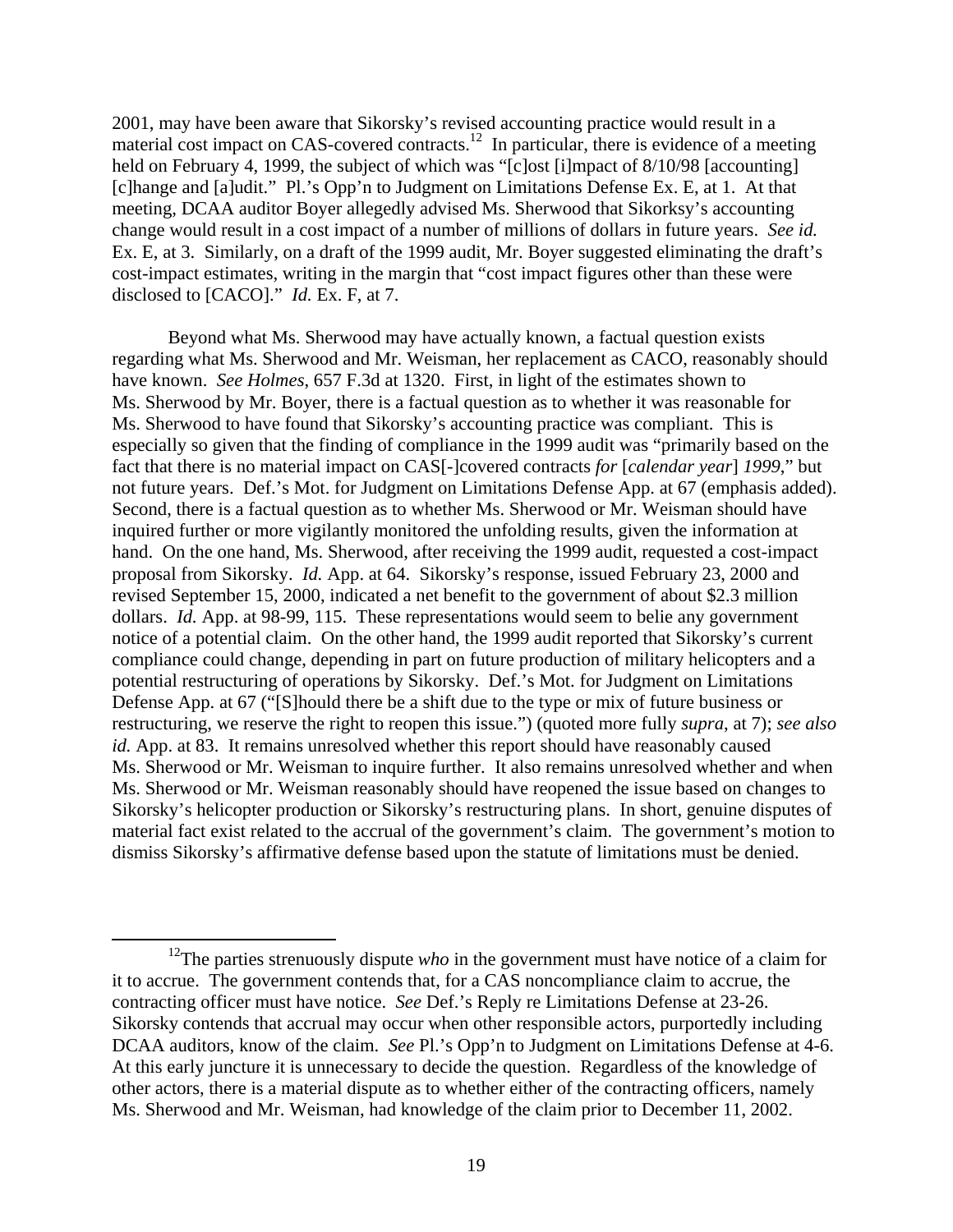#### **II. Sikorsky's Accord-and-Satisfaction Affirmative Defense**

 The government's second motion seeks to dismiss Sikorsky's accord-and-satisfaction affirmative defense. Sikorsky alleges that in late 2005, in response to the 2004 audit showing a potential noncompliance, it made an agreement with the government. As Sikorsky would have it, Mr. Weisman, the then-CACO, and Mr. Chancio, Sikorsky's representative, agreed to consider the noncompliance issue resolved in exchange for Sikorsky's decision to change its accounting practice going forward, which change would result in an alleged net benefit to the government of \$95 to \$100 million. *See* Pl.'s Opp'n to Judgment on Accord Defense at 9. The government contends that no accord and satisfaction occurred because the noncompliance issue allegedly was never expressly addressed.

## A. *The Legal Framework*

 "A claim is discharged by the doctrine of accord and satisfaction when 'some performance different from that which was claimed as due is rendered and such substituted performance is accepted by the claimant as full satisfaction of his claim.'" *O'Connor v. United States*, 308 F.3d 1233, 1240 (Fed. Cir. 2002) (quoting *Case, Inc. v. United States*, 88 F.3d 1004, 1011 n.7 (Fed. Cir. 1996)). "In its most common form, an accord and satisfaction exists as 'a mutual agreement between the parties in which one pays or performs and the other accepts payment or performance in satisfaction of a claim or demand which is a bona fide dispute.'" *Id.* (quoting *Nevada Half Moon Mining Co. v. Combined Metals Reduction Co.*, 176 F.2d 73, 76 (10th Cir. 1949)). An effective accord and satisfaction requires four elements: " $(1)$  proper subject matter;  $(2)$  competent parties;  $(3)$  a meeting of the minds of the parties; and (4) consideration." *Holland v. United States*, 621 F.3d 1366, 1382 (Fed. Cir. 2010) (quoting *O'Connor*, 308 F.3d at 1240)). *See generally* Restatement (Second) of Contracts § 281 (1981).

 In this case, the parties dispute only whether there was a meeting of the minds between Mr. Weisman and Mr. Chancio. Whether there was such a meeting of the minds is determined by an examination of "the totality of the factual circumstances." *Texas Instruments Inc. v. United States*, 922 F.2d 810, 815 (Fed. Cir. 1990). In particular, "[t]here must be accompanying expressions sufficient to make the creditor understand or to make it unreasonable for him not to understand, that the performance is offered to him as a full satisfaction of th[e] claim and not otherwise." *Thomas Creek Lumber & Log Co. v. United States*, 36 Fed. Cl. 220, 243 (1996) (quoting *Chesapeake & Potomac Tel. Co. v. United States*, 654 F.2d 711, 716 (Ct. Cl. 1981) (in turn quoting 6 Arthur L. Corbin, *Corbin on Contracts* § 1277 (1962))); *see also Robinson Contracting Co. v. United States*, 16 Cl. Ct. 676, 681 (1989) (a meeting of the minds occurs when "[t]he necessary clarity and understanding for a contractual agreement [is] evident."), *aff'd*, 895 F.2d 1420 (Fed. Cir. 1990) (unpublished table decision).

#### B. *Meeting of the Minds*

 The government argues that there was no meeting of the minds. According to the government, Mr. Weisman could not have waived any money owed for the noncompliance because that issue was never addressed by the parties. Factually, the government asserts that "[Sikorsky] admits that the cost impact for the material overhead accounting change was *never*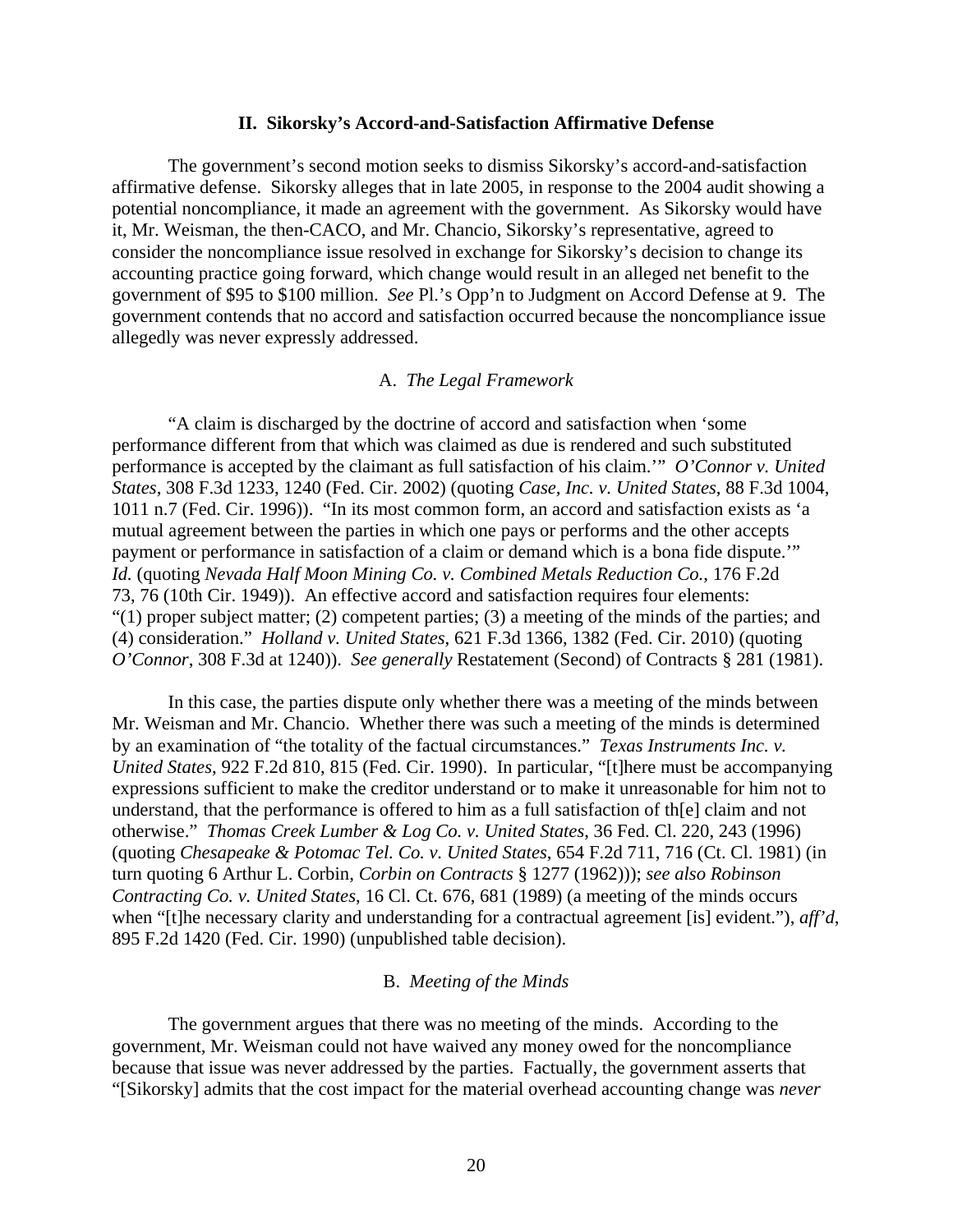*discussed* with the contracting officer when the purported 'deal' was reached. No oral agreement is reached [on a] topic when the topic is never mentioned." Def.'s Mot. for Judgment on Accord Defense at 2. The government also points to the regulations at FAR Part 30, which instruct the contracting officer to refrain from acting further on a contractor's potential noncompliance only if he finds the noncompliance immaterial. *See id.* at 14-15 (citing FAR § 30.602(b)(2), (c)(2); FAR § 30.605(b)(3)). Mr. Weisman never made such a finding, the government argues, which further establishes that there was no agreement resolving monies owed for the potential noncompliance. *See id.* 

 Sikorsky contends that the evidentiary record contradicts the government's assertions. According to Sikorsky, the record shows that Mr. Weisman reached an agreement with Mr. Chancio, and the parties' subsequent statements and conduct confirmed that they considered the CAS noncompliance issue resolved and closed. *See* Pl.'s Opp'n to Judgment on Accord Defense at 12-14.

# 1. *Evidence purportedly negating a meeting of the minds.*

 The government first argues that Sikorsky's agents affirmatively testified that there was no express agreement between Sikorsky and the government to waive the cost impact of the noncompliance. If the government were correct, then the government would be entitled to summary judgment on ground that it had submitted "evidence that negates an essential element of the opposing party's [affirmative defense]." *Vivid Techs.*, 200 F.3d at 807. The government cites the following deposition testimony of Mr. Chancio in support of its motion:

Q. . . . [D]id you have any specific conversation with Mr. Weisman about the cost impact calculation for the material overhead change?

A. No. What I told Mr. Weisman . . . was that we would include it in the accounting change and that we planned to submit a cost impact proposal for the entire accounting change.

I don't recall breaking that piece out in any conversations because, again, it would be inherent that when we agreed to put it in the accounting change, that it would become part of it, of which we were required to submit the cost impact proposal.

But I do not recall specifically talking to [Mr. Weisman] . . . about just a cost impact for that change.

Def.'s Mot. for Judgment on Accord Defense at 11 (Def.'s emphasis removed) (quoting *id.* App. at 203-04 (Chancio Dep. at 38:25 to 39:17)). The government also points to evidence purporting to show that Sikorsky calculated a noncompliance cost impact *after* the meetings with Mr. Weisman, further demonstrating that Sikorsky did not believe the cost-impact issue was resolved. *See id.* at 9-10, 14.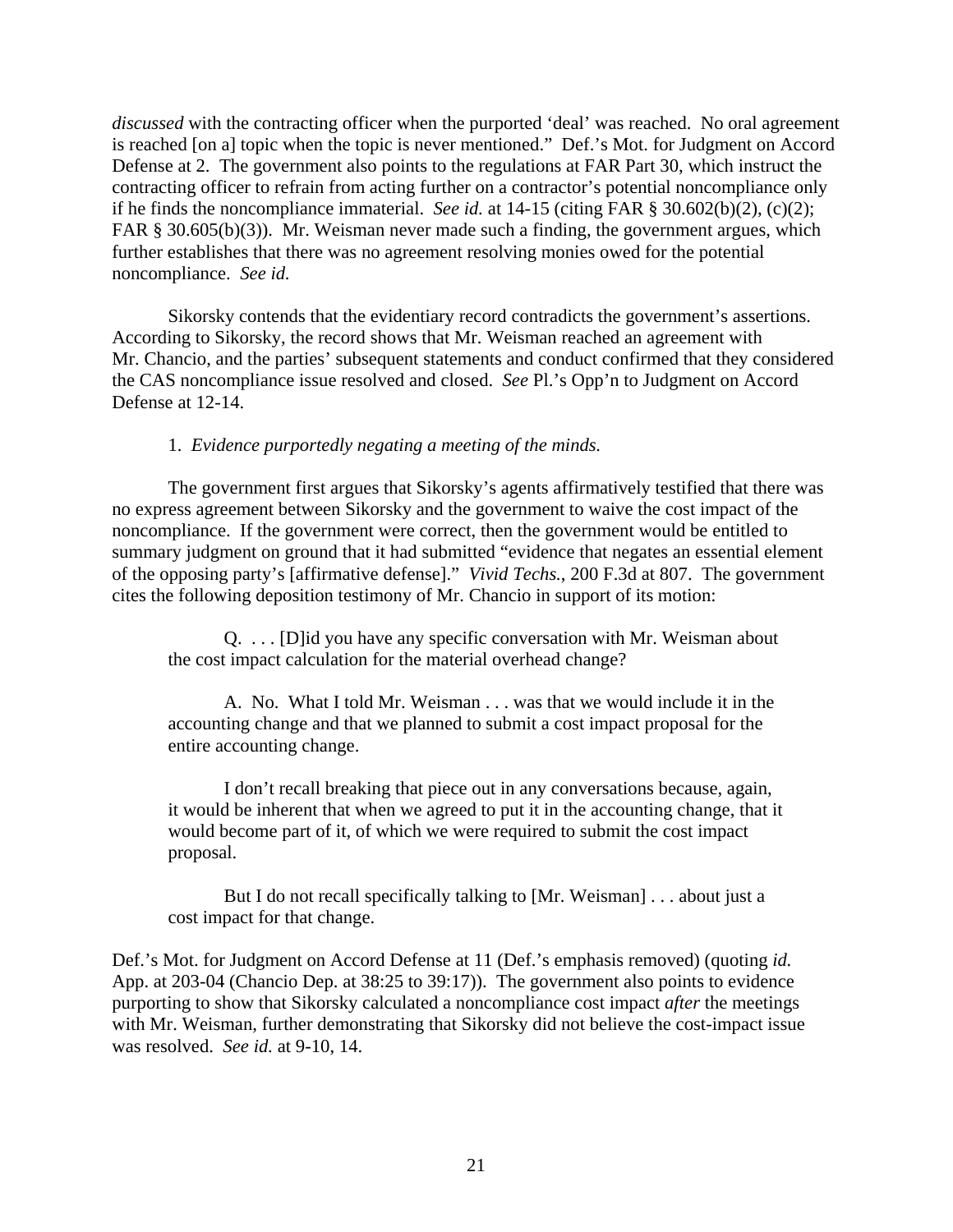In making its argument, the government has conflated two different cost-impact calculations required under the FAR. As Sikorsky correctly points out, there is a difference between a cost-impact proposal required to redress a CAS noncompliance and a cost-impact proposal required for an accounting change, such as the one Sikorsky made in 2006. Pl.'s Opp'n to Judgment on Accord Defense at 14-15. As discussed *supra* at 4-5, a cost-impact proposal for an alleged CAS noncompliance estimates the increased or decreased costs to the government due to that noncompliance. *See* FAR § 30.605(c)(2)(i)(B), (d)(4). In contrast, a cost impact for an accounting change measures the change in costs to CAS-covered contracts due to the accounting change. *See* FAR § 30.604(b)(1)(i), (d)(1). These are two separate estimates. *See* FAR § 30.601(a)(2) ("If a *change* in cost accounting practice *or noncompliance* has occurred, [the CFAO shall determine] how any resulting cost impacts are resolved." (emphases added)); FAR § 30.606(a)(3) (differentiating between the cost impacts of noncompliances and various kinds of changes).

 The government's proffered evidence refers to the anticipated cost impact of Sikorsky's 2006 accounting overhaul, not the past cost impact of its 1999-to-2006 alleged noncompliance. This becomes evident when Mr. Chancio's cited testimony is examined in context:

 Q. . . . [D]id you have any understanding of what the cost impact *for a change from a noncompliant practice to a compliant practice* with regard to material overhead costs would be?

 A. Well, first of all, we thought both practices were compliant, but we were looking [to make] the change to establish a material overhead rate, if we could resolve the alleged noncompliance, that *it would become part of our 2006 voluntary accounting change.*

 So, *as part of that package* of which . . . establishment of material overhead rate was one of several changes, we looked at it from a point of view that it was a voluntary change. . . .

*As far as the noncompliance*, I don't recall. We may have done some casual looks at it. . . .

 Q. And do you recall the year that the cost impact calculation [was made] for the change in practice for allocating material overhead costs from 1999-2005 to the practice of 2006? . . .

 A. . . . We had planned to put it in as a voluntary change because, in our mind . . . [the] alleged noncompliance issue was closed, was completed. . . .

 So, I had promised Mr. Weisman, as part of the arrangement in the agreement, . . . that . . . *we would make the change 1-1-06 and include it as a voluntary change, going forward. So, we calculated it.* . . .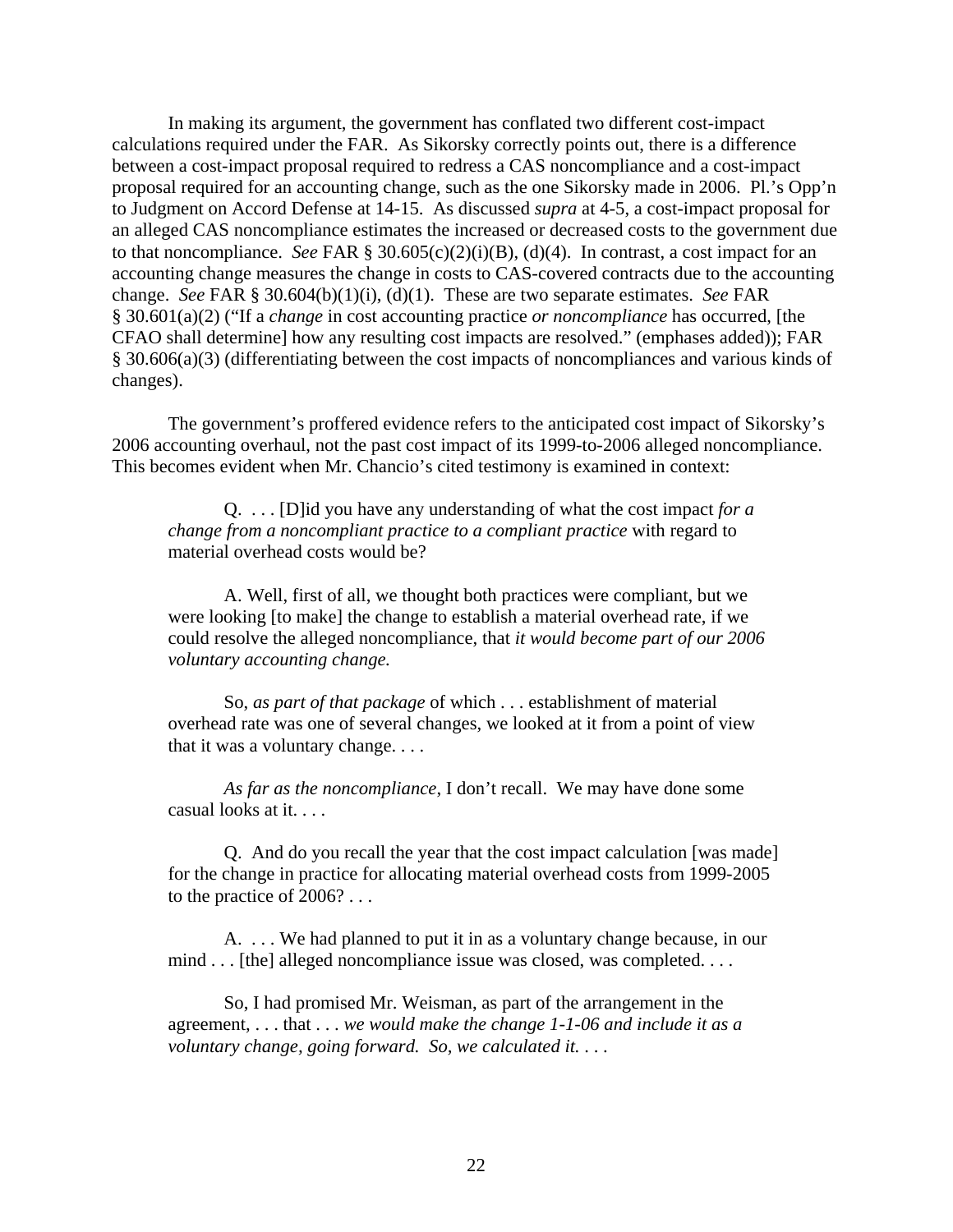Q. And, so, you believe that you told Mr. Weisman in 2005 that you would include a cost impact for the change in material overhead practices, but that the calculation would be made as a voluntary change?

A. Yes. . . .

 Q. And you recall today specifically talking to Mr. Weisman about the cost impact calculation? . . .

 A. . . . What I specifically recall is that we told him *we would include it in our 2006 accounting change submission. Therefore, by default, it would have to be part of the cost impact proposal*. . . .

Q. Okay. And I understand the logic of that statement, Mr. Chancio, but my question is a little different and, that is, did you have any specific conversation with Mr. Weisman about the cost impact calculation for the material overhead change?

 A. No. What I told Mr. Weisman . . . was that we would include it in the accounting change and that we planned to submit a cost impact proposal for the entire accounting change.

Def.'s Mot. for Judgment on Accord Defense App. at 196-204 (Chancio Dep. at 31:12 to 32:7, 35:9 to 36:18, 37:14 to 39:8) (emphases added). Likewise, in accord with this testimony, Sikorsky's actions in calculating a cost impact were done as part of the 2006 accounting change, not as a measure of the costs of the alleged noncompliance from 1999 to 2005. *See id*. App. at 168 (Letter from Sikorsky to Weisman (Mar. 28, 2006)) ("[Sikorsky's] CASB Disclosure Statement with an effective date of January 1, 2006 was approved on February 21, 2006. Attached you will find our General Dollar Magnitude [cost-impact statement] associated with the accounting changes. *This* . . . *proposal compares contract cost under Sikorsky*[*'s*] . . . *accounting practices effective 1/1/2006 and pre 1/1/2006*." (emphasis added)); *see also id.* App. at 166 (Letter from Sikorsky to Weisman (Nov. 1, 2005)) ("The General Dollar [M]agnitude ... will be submitted in accordance with *FAR* [*§*] *30.604*." (emphasis added)).

The government also points to a letter dated September 2, 2005 from Mr. Weisman to Sikorsky as evidence negating an accord and satisfaction. According to the government, Mr. Weisman's letter did not make a finding that Sikorsky's alleged noncompliance resulted in no material cost impact, as would occur when resolving an immaterial cost impact under the applicable regulations. *See* Def.'s Mot. for Judgment on Accord Defense at 14-15.13

<sup>&</sup>lt;sup>13</sup>Those regulations include FAR  $\S$  30.602(b)-(b)(2) ("A CFAO determination of materiality . . . [m]ay be made before or after a general dollar magnitude proposal has been submitted . . . [and s]hall be based on adequate documentation.") and FAR  $\S 30.605(b)(4)$  ("If the CFAO makes a determination of noncompliance, the CFAO shall follow [additional procedures] unless the CFAO also determines the cost impact is immaterial."). *See supra*, at 5.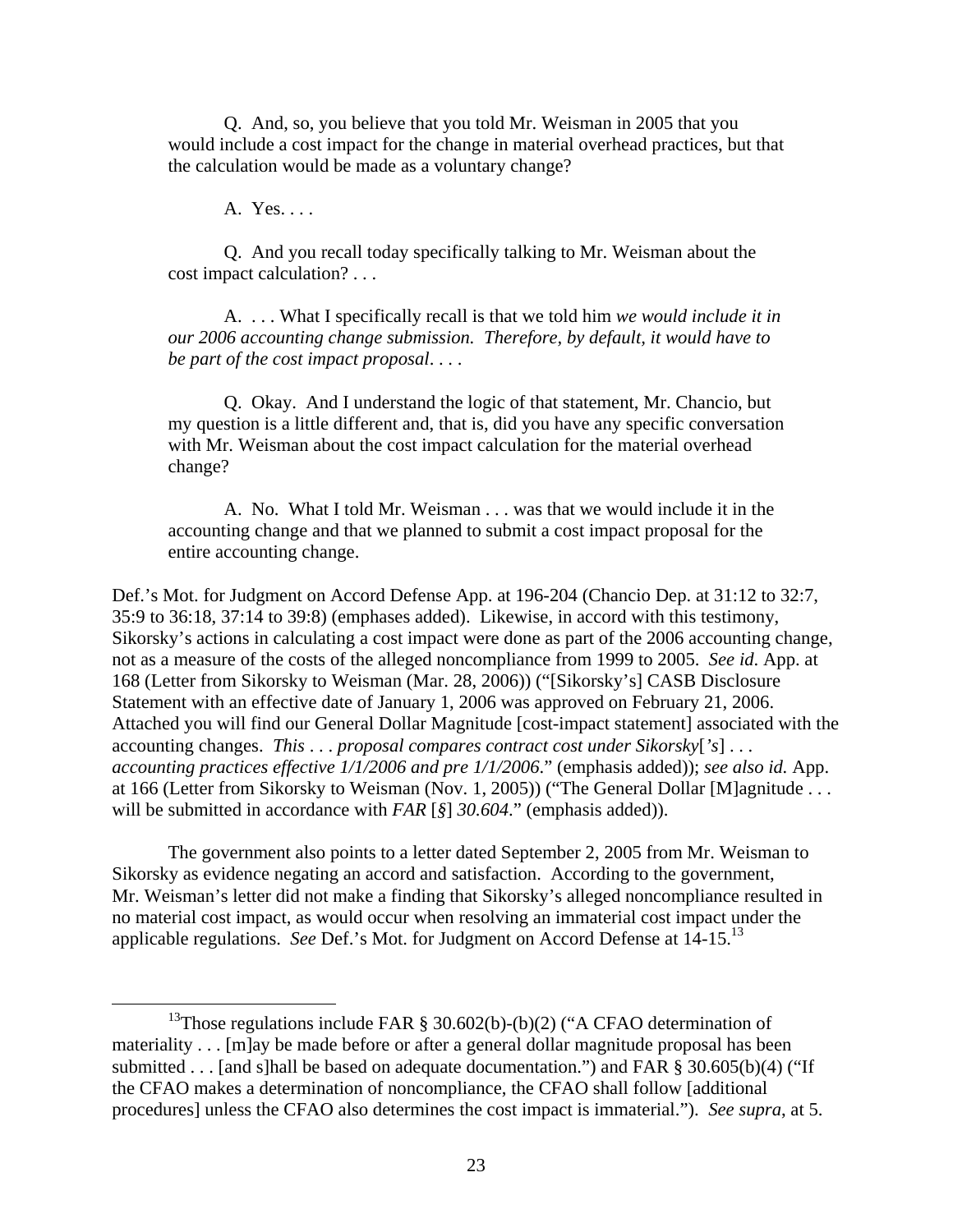These arguments may be irrelevant. Notably, a determination of the materiality of a noncompliance is part of the CAS administration procedures, FAR § 30.605(b)(3)(ii), but both parties agree that such a determination is unnecessary for an effective accord and satisfaction. Hr'g Tr. 79:15-16, 85:25 to 86:6 (Mr. Poirier); 81:16-21 (Mr. Hall) (June 15, 2012). The court concurs. While "an agent of the [g]overnment may not bind the [g]overnment to an agreement when such an act is directly forbidden by U.S. law or regulations," *Texas Instruments*, 922 F.2d at 815 (citing *Federal Crop Ins. Co. v. Merrill*, 332 U.S. 380 (1947)), "[c]ourts have consistently afforded a wide degree of latitude to contracting officers in their 'authority to enter into, administer, or terminate contracts,'" *Thomas Creek Lumber*, 36 Fed. Cl. at 238 (quoting *NFK Eng'g, Inc. v. United States*, 805 F.2d 372, 377 (Fed. Cir. 1986)). That authority stems from the government's policy to "try to resolve all contractual issues in controversy by mutual agreement at the contracting officer's level" and to make "[r]easonable efforts . . . to resolve controversies prior to the submission of a claim." FAR § 33.204. Thus, "contracting officers are authorized, within any specific limitations of their warrants, to decide or resolve all claims arising under or relating to a contract." FAR § 33.210; *see also* FAR § 1.602-1; FAR § 2.101 (defining "contracting officer"); *cf., e.g.*, *Compliance Corp. v. United States*, 22 Cl. Ct. 193, 201 (1990) (upholding a contracting officer's decision to disqualify a bidder even though not expressly authorized by any statute or regulation because the action was "inherent in his duty to 'safeguard[] the interests of the United States in its contractual relationships'" (alteration in original) (quoting *NKF Eng'g*, 805 F.2d at 377 (in turn quoting FAR § 1.602-2 (1985)))). This wide authority includes the power to enter into an accord and satisfaction related to a CAScovered contract without making a formal cost-impact determination. Thus, the fact that Mr. Weisman's letter dated September 2, 2005 does not discuss a cost impact is no bar to an alleged accord and satisfaction.

## 2. *A purported lack of evidence to support a meeting of the minds.*

The government argues in the alternative that, even if there is no evidence specifically negating a meeting of the minds, the evidence on file does establish that there is a "lack of proof of a material fact," *Liberty Lobby*, 477 U.S. at 252, demonstrating that Sikorsky "will not be able to prove an essential element of its [affirmative defense]," *Vivid Techs.*, 200 F.3d at 807. The government's argument essentially is that Mr. Weisman could not enter into an accord and satisfaction without explicitly addressing the cost impact of the potential noncompliance, and there is no evidence that Mr. Weisman did so. *See, e.g.*, Hr'g Tr. 78:3-4 (Mr. Poirier) (June 15, 2012) (stating that Mr. Weisman would need to say something akin to "we won't charge you any damages for your noncompliance" to effect an oral agreement).

At the outset, there *is* evidence in the record that Mr. Weisman and Mr. Chancio expressly agreed to waive money owed for the past noncompliance. Mr. Chancio testified that Mr. Weisman agreed that the noncompliance issue "would be closed if we made the change [to the 2006 accounting system], and there would be no request for any cost impact determination for the periods of 1999 to 2005." Pl.'s Opp'n to Judgment on Accord Defense Ex. F (Chancio Dep.) at 81:3-5; *see also id.* Ex. F (Chancio Dep.), at 81:9-13 (Q. "And Mr. Weisman specifically told you 'There will be no requests for a cost impact for the period January 1999 through September of 2005'?" A. "Yes. . . . . He said, 'If you make the change going forward, I will close the noncompliance out.""). Likewise, Mr. Colandro, who succeeded Mr. Weisman as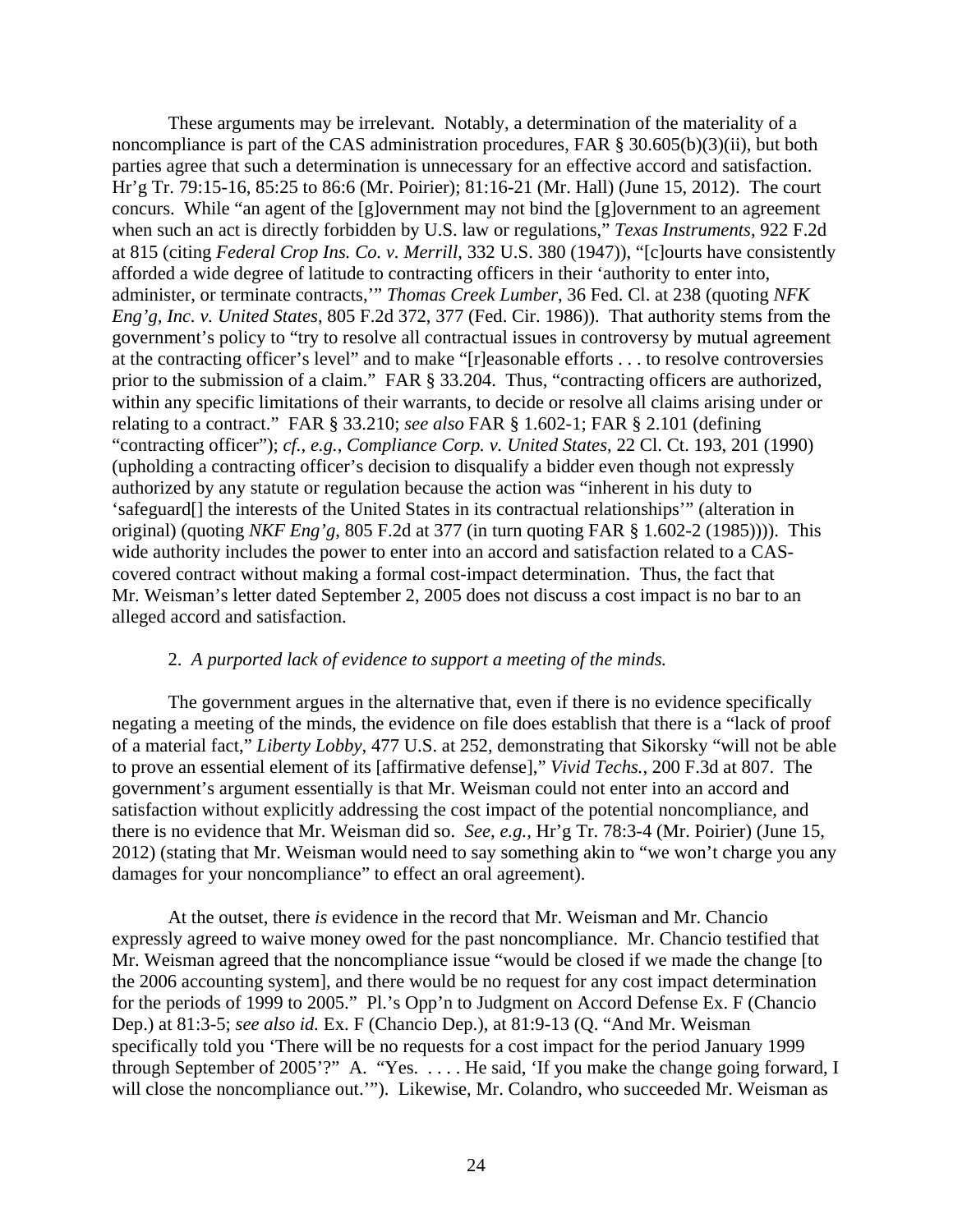CACO, testified that Mr. Weisman told the previous CACO, Ms. Sherwood, that "there was a deal." Colandro Dep. at 213:10. *But see id.* at 215:20-22 ("[Mr. Weisman] said I forgot to ask for the cost impact. There was no deal to waive any cost impact.").

Likewise, the parties' subsequent conduct may be understood, when viewed in the light most favorable to Sikorsky, as evincing an earlier express agreement to waive cost impact. Mr. Weisman's letter to Mr. Chancio dated September 2, 2005 may be interpreted as memorializing an earlier express agreement to forgo the money owed for any past noncompliance. *See Texas Instruments*, 922 F.2d at 813 ("[W]hen an authorized contracting officer expresses a definite opinion concerning the merits of a claim with knowledge of the relevant facts, a 'decision' has been made." (quoting *General Elec. Co. v. United States*, 412 F.2d 1215, 1221 (Ct. Cl. 1969))). The letter states in relevant part:

[I]n view of the impending implementation of the [new accounting system] in January, 2006, and *your agreement* to establish a Material Handling rate under the new system, the CACO has determined that it would be *neither cost-effective, nor of any substantial benefit to the* [*g*]*overnment*, to require implementation of the changes recommended by DCAA [in the 2004 audit] at this time.

Def.'s Mot. for Judgment on Accord Defense App. at 164 (emphases added). Likewise, Mr. Weisman's decision to close out the 2004 audit constitutes circumstantial evidence of an express agreement to waive any money potentially owed. In particular, Mr. Weisman's actions in marking the database for the 2004 audit not only as "dispositioned," but also as "*closed*" and "*resolved*," Pl.'s Opp'n to Judgment on Accord Defense Ex. K, at 1, 3 (emphases added), is potentially a strong expression of Mr. Weisman's state of mind at the time of the negotiations.

Further, even if Mr. Chancio and Mr. Weisman failed to explicitly agree in so many words, that would not be dispositive. The formation of an accord and satisfaction does not require an incantation. Rather, there need only be expressions "sufficient to make the creditor understand, or to make it unreasonable for him not to understand, that the performance is offered to him as a full satisfaction of his claim and not otherwise." *Chesapeake & Potomac Tel.*, 654 F.2d at 716; *see Kanag'Iq Constr. Co. v. United States*, 51 Fed. Cl. 38, 47 (2001) ("[T]he absence of an express provision regarding discharge does not preclude the finding of an accord." (citing *Mingus Constructors, Inc. v. United States*, 812 F.2d 1387, 1391 n.4 (Fed. Cir. 1987))); *cf. Dureiko v. United States*, 209 F.3d 1345, 1356 (Fed. Cir. 2000) ("If [a] release is ambiguous as to its scope of coverage, we construe its language to effect the parties' intent at the time they executed the release." (citing *King v. Department of the Navy*, 130 F.3d 1031, 1033 (Fed. Cir. 1997))). *See generally* 13 Arthur L. Corbin et al., *Corbin on Contracts* § 70.2 n.1 (rev. ed.  $2012$ ).<sup>14</sup> At this stage of the litigation, there is a genuine dispute as to the parties' understanding

 $14$ This doctrine is not to be confused with the elements of an implied-in-fact contract. "An implied-in-fact contract requires a 'meeting of the minds, which although not embodied in an express contract, is inferred, as a fact, from conduct of the parties showing, in light of the surrounding circumstances, their tacit understanding.'" *Bank of Guam v. United States*, 578 F.3d 1318, 1329 (Fed. Cir. 2009) (quoting *Trauma Serv. Grp. v. United States*, 104 F.3d 1321, 1326 (Fed. Cir. 1997)). There is a difference between determining the meaning of an agreement based